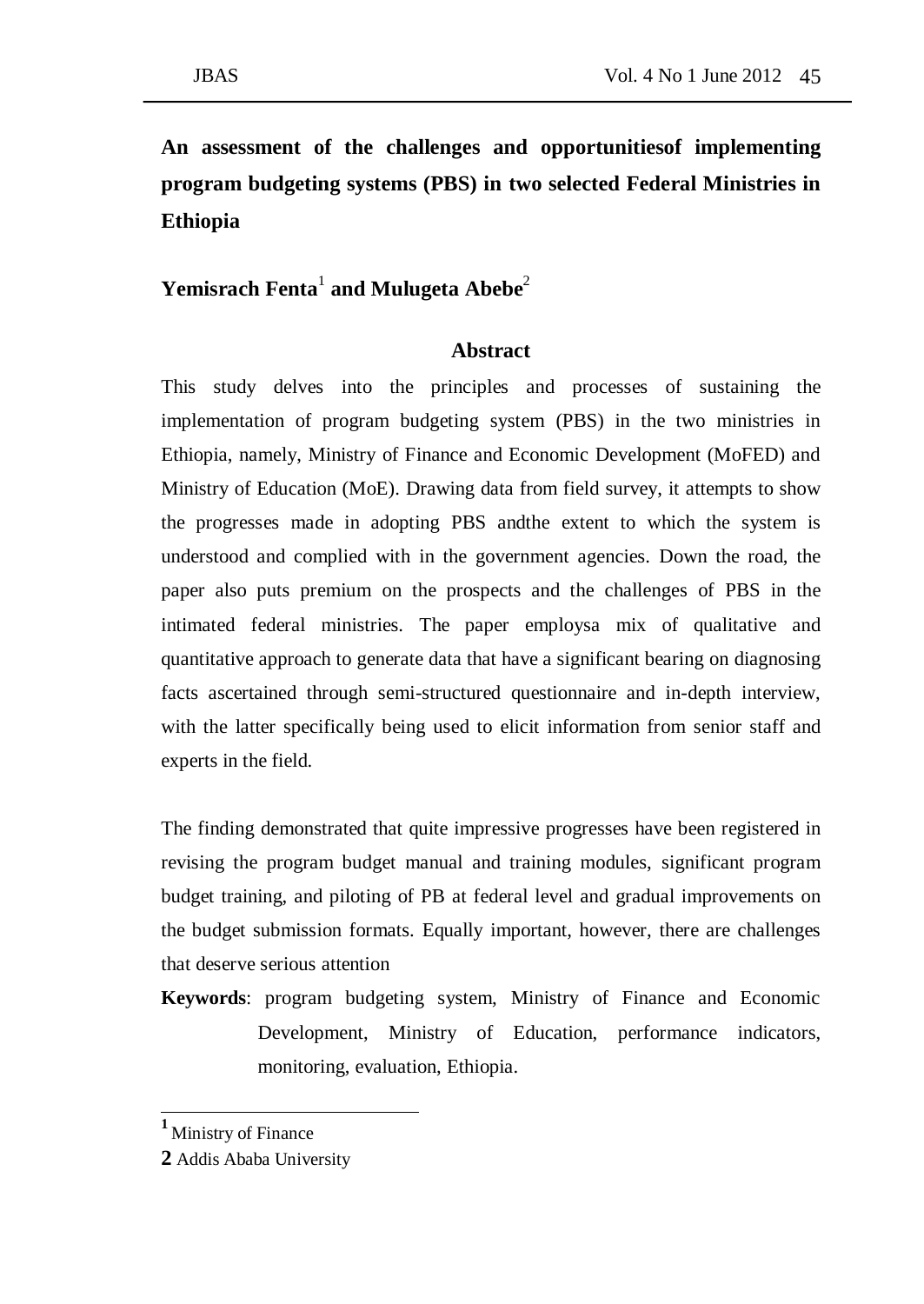### **Introduction**

The national budget is the most important policy vehicle to achieve a country's economic and social priorities within the scarce resources that are available to government for public expenditure. It plays a vital role in the process of government, fulfilling economic, political, legal and managerial functions of the government (Richard and Daniel, 2001).

Public budgeting systems are intended for carrying out numerous significant functions. Among the functions of a budget, the most fundamental one is controlling public expenditure, which is commonly carried out by exercising financial control over inputs. It is also instrumental for allocating scarce resources to government priorities so that government objectives are achieved in the most efficient and effective manner(Bradley, 1968). The budget can thus be seen as the tool for policy implementation. Rosenberg (1999) asserted that a budget is not only a tool of macroeconomic policy but also a management mechanism. It can help to achieve administrative efficiency, economy, and honesty through businesslike behavior. Last but not least, the budget document can be a major tool of accountability, whether to the legislative body or to the press and the public. It can help hold administrators accountable not only for the funds they receive but also for a given level of performance with those resources. Typically, a budgeting system cannot execute these functions equally well at the same time. The relative strength of each function depends on budgeting tools and techniques, but most critically on political decisions about which issues matter to the government (Shah, 2007).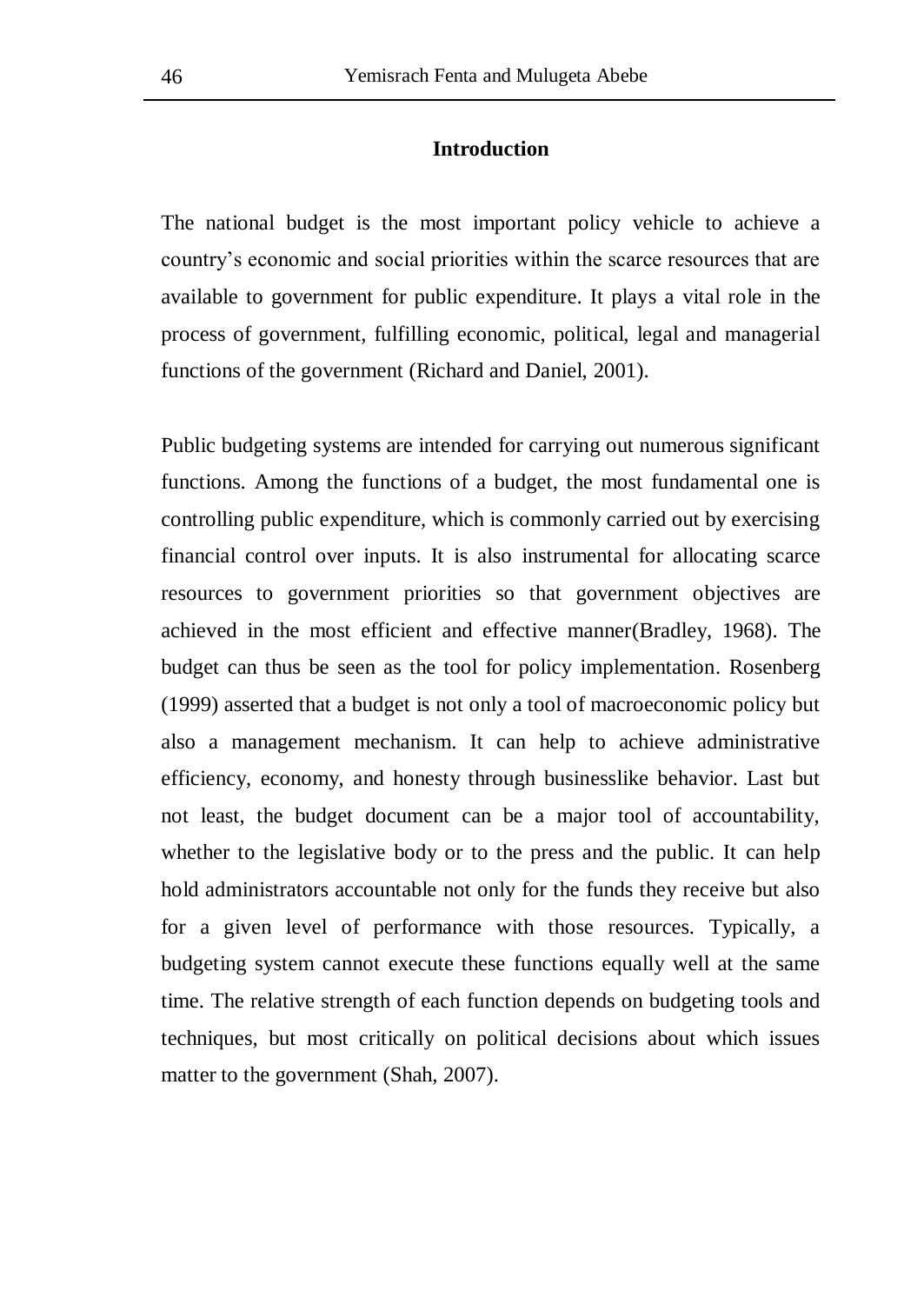The line-item approach embodies several impediments to promoting efficient and effective public planning and management as well as to fostering results-oriented accountability in public sector institutions. A lineitem budget emphasizes inputs; it provides information on how much money is spent and how it is spent rather than on what it is spent. It does not link inputs with outputs and therefore says nothing about how efficiently resources are used. The line-item budget tends to focus decision making on details rather than on efficiency and effectiveness. The focus on detailed line-item control leads to micromanagement of agency operations by centralbudget offices and finance ministries and to hierarchical controls within the agency. Public managers thus exercise very limited managerial discretion and cannot be held accountable for the performance of government activities (Bradley, 1968).

Budget reforms have sought to remedy these deficiencies first in the 1950s by linking planning with budgeting through program budgeting (Bradley, 1968). Program budgeting (PB) is the performance budgeting mechanism which has had the most enduring influence. Program budgeting comprises the objective based program classification of expenditure and the systematic use of performance information to inform decisions about budgetary priorities between programs (Robinson, 2007).

The primary objective of program budgeting was improve allocation efficiency through better expenditure prioritization. The major concern was a belief that expenditure allocation in the public sector was not sufficiently responsive to changing social needs and priorities, and that money could keep flowing year after year to ineffective programs because of a lack of proper expenditure planning processes or of accountability for results linked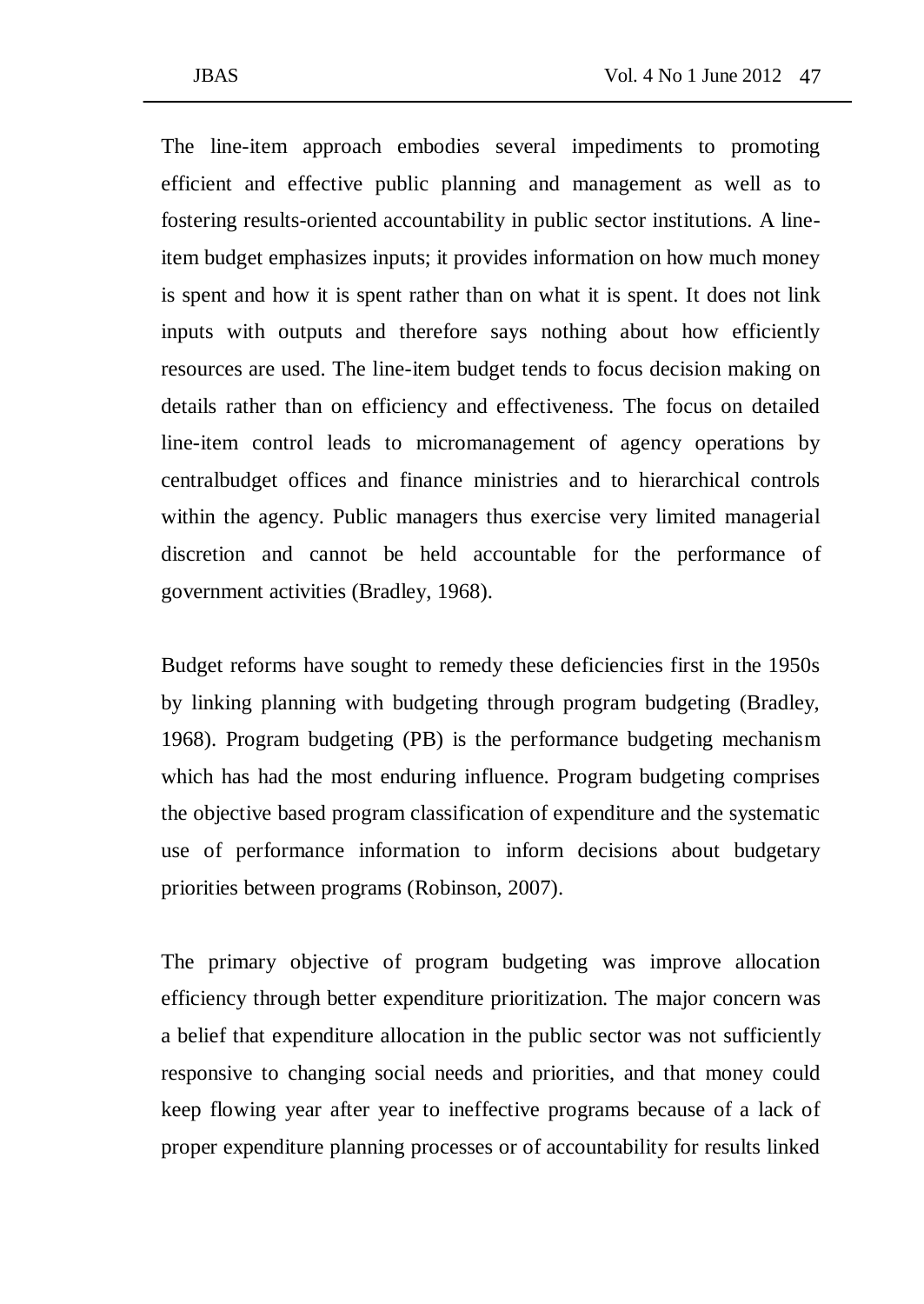to the budget process (Robinson, 2007). Robinson (2007) argued that program budgeting exponents viewed traditional line item budgeting as a key part of the problem.

By the same token, the line item budgeting approach in the Federal Government of Ethiopia has not been well-attuned to priority setting in order to achieve policy objectives. The shift from line item to program budgeting for the federal government in Ethiopia has occurred progressively since 2005, as part of the budget reform agenda. Starting with a pilot of three ministries, Ministry of Finance and Economic Development (MoFED) has since 2006 made steady progress in developing a program budgeting approach for the federal government. After three years of producing indicative program budgets at the federal level, MoFED has introduced program budgeting embedded in a medium-term expenditure framework to 170 government bodies starting in July 2011 for the EFY 2004.While a good beginning has been made in introducing performance orientation in the budget process, the PB framework faces a number of challenges which needs to be addressed in the process of deepening this reform (Khemani, Kuteesa, Anderson, Ayaya, and Schaeffer, 2011)

Program budgeting in Federal government of Ethiopia is primarily designed to act as a basis for supporting Public Finance Management (PFM) reforms by enhancing performance management and accountability, enabling a stronger linkage between the annual budget and policy objectives, and improving transparency and accessibility of information. Shifting to program budgeting aims to facilitate the flow and quality of information so as to provide a robust basis for resource allocation decision-making and to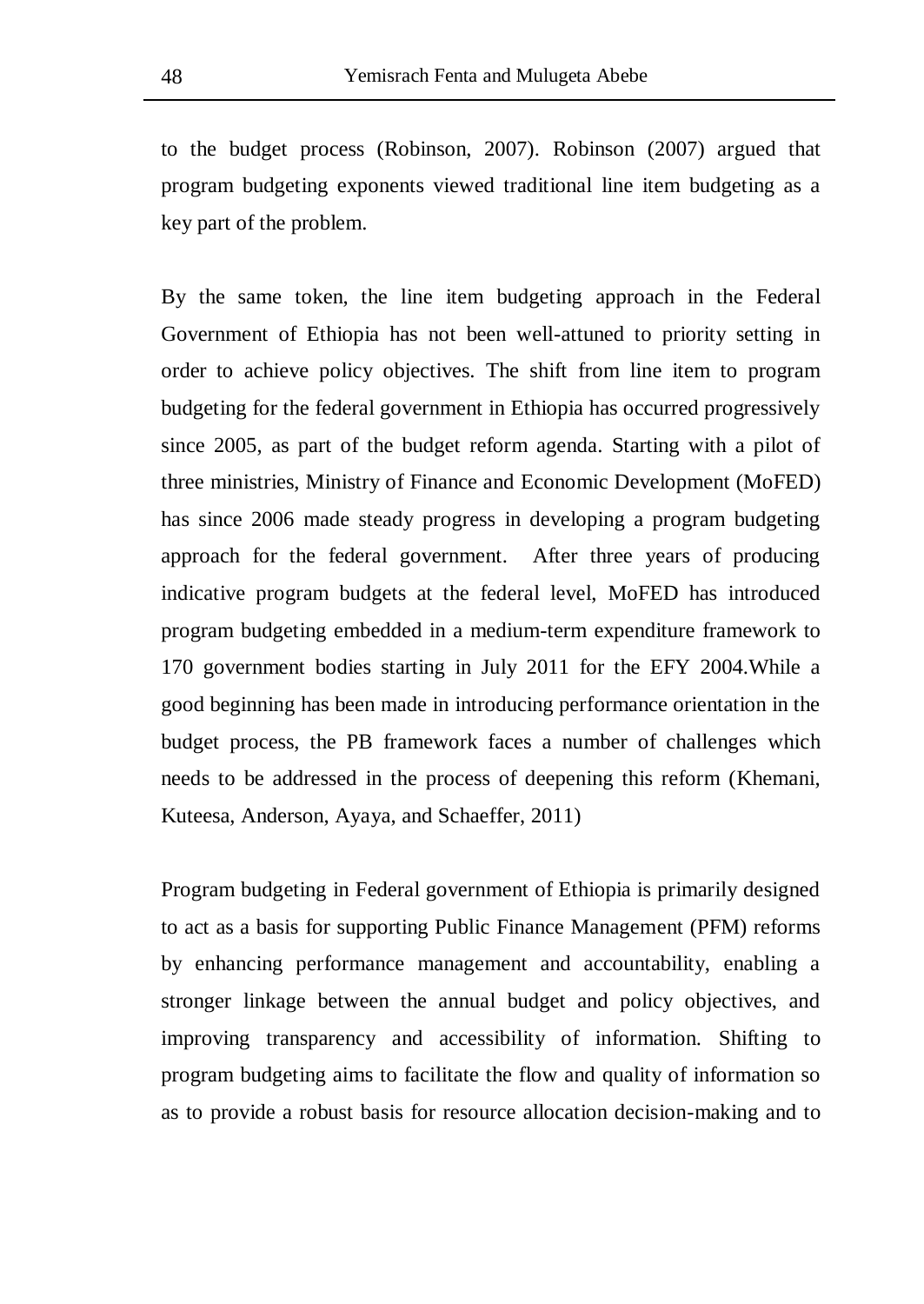create the right environment and mechanisms that will strengthen the improved PFM.

Program budgeting requires data collection, and put pressure on information technology and data collection systems. Factors which determine the speed and success of PB reforms include both the character and quality and of public institutions and laws within the country, plus the degree of technical knowledge, degree of effort and experience applied to design and implementation of these methods(Kąsek, and Webber, 2009). PB reforms involve a range of complex steps starting from changes to budget classifications, some completely new managerial concepts, introduction of new IT systems and changed behaviors of public servants. All of this requires a positive and determined attitude by government with good communication between the Ministry of Finance and line ministries and spending agencies. An effective program/performance budgeting system depends highly on reliable performance measurement and reporting (Kąsek, and Webber, 2009). The construction of a performance measurement and reporting system provides a channel for public officials to reach agreement on program goals/objectives and, discuss and compromise on the selection of performance measures, to address their questions and concerns. Accordingly, this research will focus on the analyzing the challenges and prospects of implementing PB in Ethiopian government public bodies.

Drawing data from the two selected ministries, namely, the Ministry of Finance and Economic Development (MoFED) and Ministry of Education (MoE), this paper attempts to show the progresses made in adopting PBS and the extent to which the system is understood and complied with in these public agencies.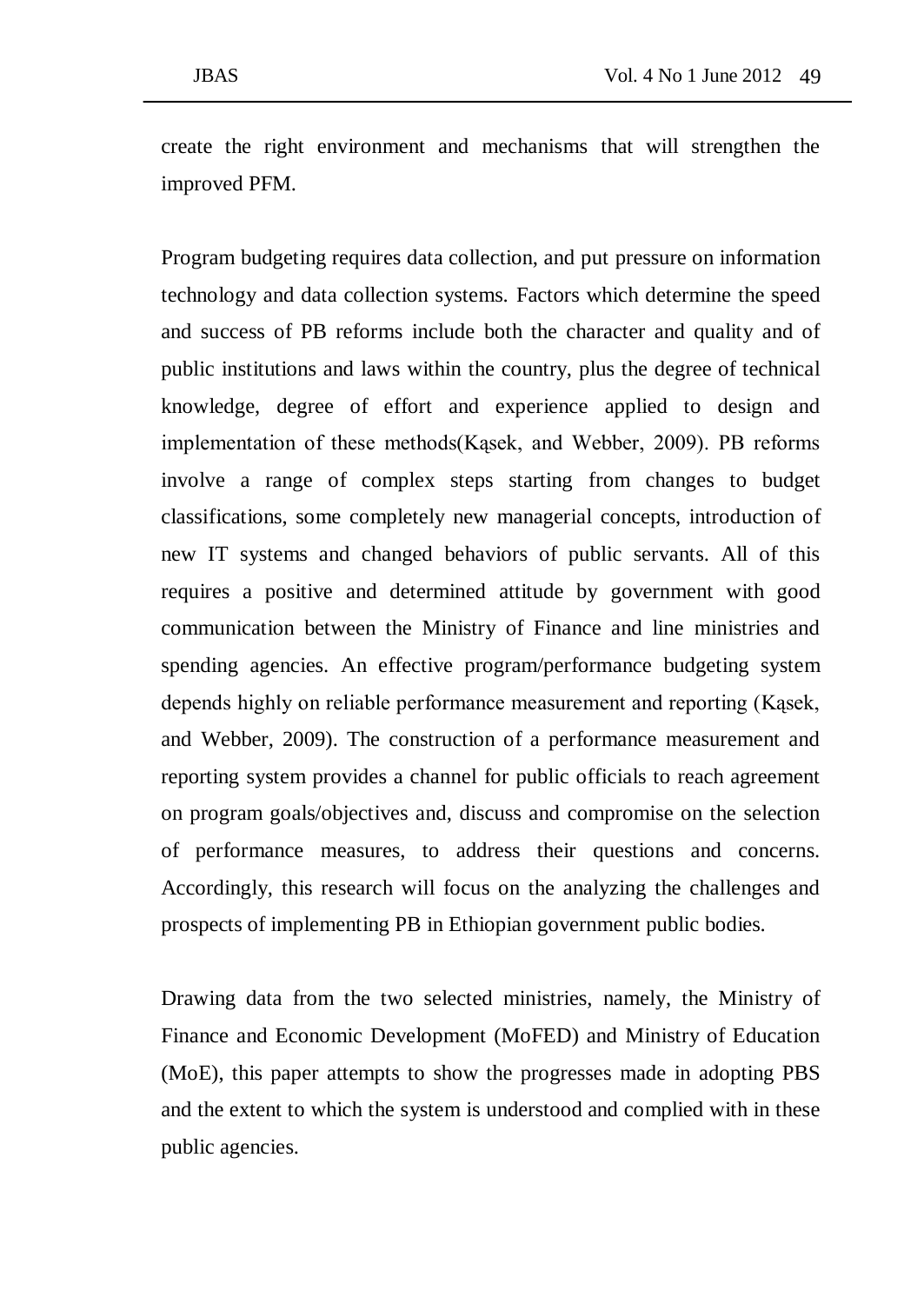### *Statement of the problem*

Over the past several years the scope, complexity and cost of government services have increased significantly and the demand for infrastructure and services confronts every government in the developing world.Such governments are therefore faced with the challenge of finding ways to provide infrastructure and services, within their limited financial resources. Hence, it is the duty of the government that these services must be provided with resources barely equal to the task.

There have been significant practical problems that arise in linking organizational unit budgets and program budgets. While the former is organized around activities, the latter rather emphasizes policy objectives. As Robinson (2010) noted, one of the difficulties for program budgeting is the relationship between programs and organizational structure. Similarly, Clifton (2010) stated that indeed the lack of congruence between a ministry's organizational structure and its strategy (i.e., outputs and outcomes) is often the biggest challenge in developing a program budget structure that transparently links the budget to service delivery and performance. In addition, Pugh (1984) argues that staff capacity to address the information requirements of program budgeting is the main institutional prerequisite.

Many countries do not fully benefit from all the possibilities of program budgeting in terms of budget credibility, expenditure control and public resource allocations. One common reason is that while they prepare the budget based on programs, they do not organize their accounting and expenditure control systems on a program basis. There is little value for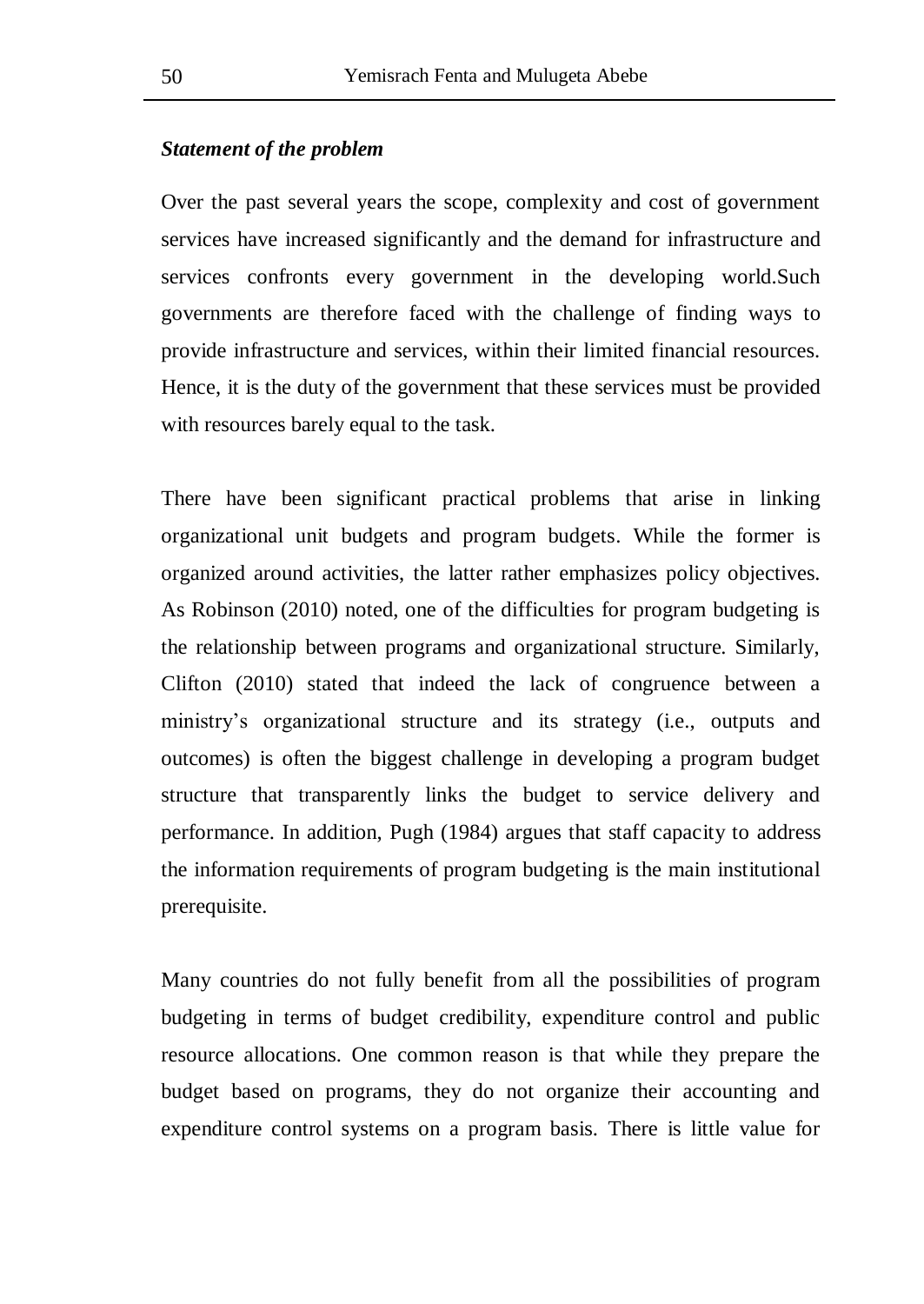these countries in further developing program budgeting if spending cannot be accounted for, reported, and controlled according to programs.

The Ethiopian Government has been designing and implementing budgeting system since 2005 by recognizing the need to improve the efficiency and effectiveness of its spending in order to achieve national goals and objectives and enhance public service delivery. The budget reforms are primarily focused on curtailing dual budgeting through development of Medium-Term Expenditure Framework (MTEF), and moving from the traditional line-item budgeting system to a Program Budgeting (PB) system that links resources provided to agreed outputs.

Currently, the implementation of PBS at federal government level faces challenges and needs to be investigated. The persistence of input control, lack of performance information, the prevalence of dual budgeting, lack of monitoring and evaluation, ambiguity in conceptual framework and program establishment on the basis of traditional organizational structure are the area that require concrete study in Ethiopian context. In addition, lack of trained staff needed to carry out the required analysis and absence of information system that fully supports the program budgeting system are among the issues salient in the process of implementing PBS. Besides less researchis done which accentuates the gaps in the area.

### *Objectives of the study*

The main objective of this study is to delve into the prospects and possible challenges of implementing program budgeting and suggest potential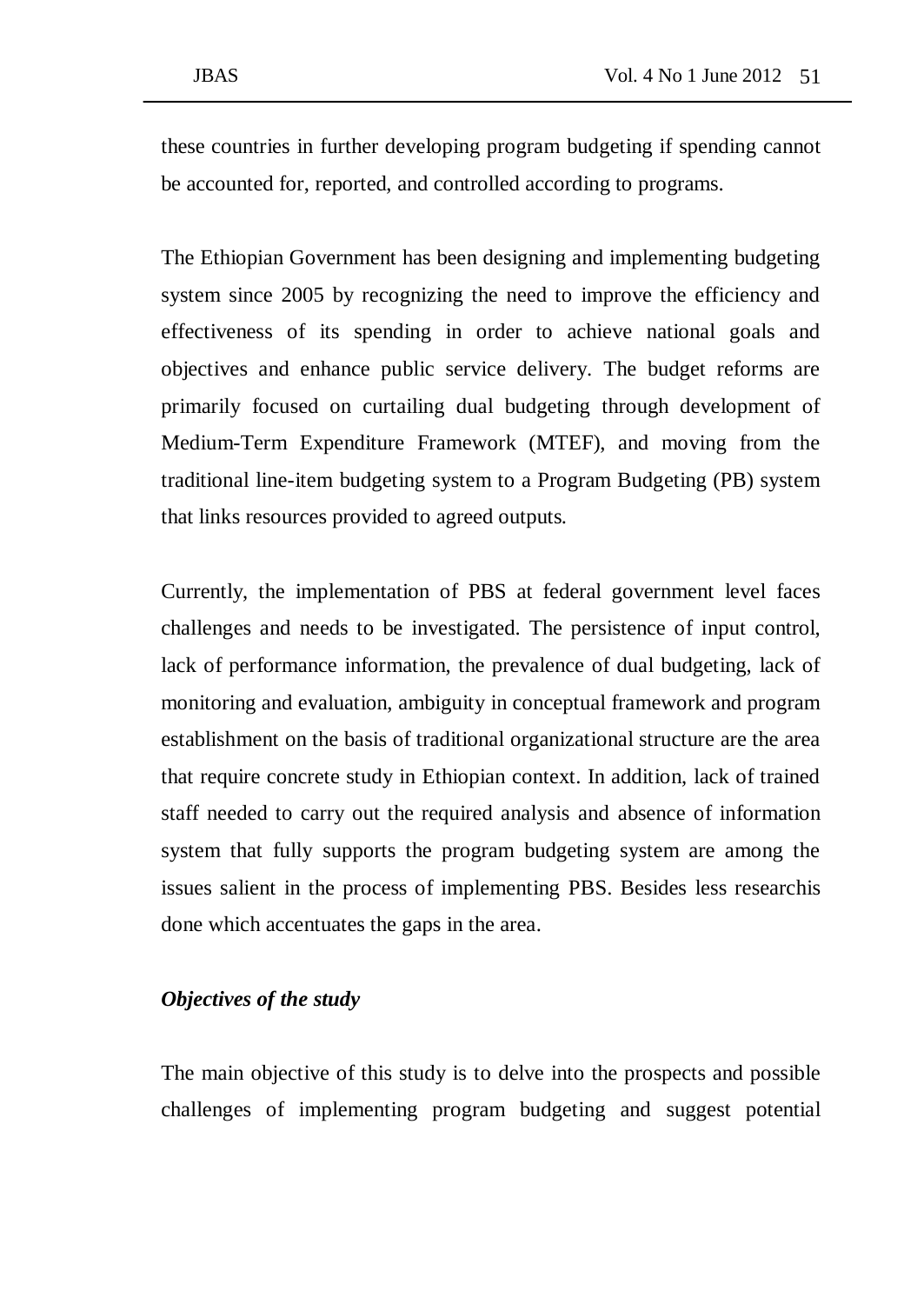scenarios how it can best be utilized in the Ethiopian context in terms of effectively allocating the much needed resources in the country.

### **Discussion and analysis**

This section deals with data discussion, analysis and interpretation. As noted earlier, the facts were gathered through in-depth interviews and structured questionnaires. Key experts and senior staff of both ministries were interviewed to ascertain valuable information. Questionnaires were also distributed to 30 staff members of budget preparation and administration directorate and planning and budget and finance offices of the two federal ministers. Out of the 30 staff members to whom questionnaires were distributed, 22 of them were budget and finance experts, 5 were planning officers and 3 were budget directors. Moreover, archival documents and relevant unpublished materials are also used to supplement the discussion.

### *Characteristics of Respondents*

Table 1 presents demographic information of sample respondents in terms of level of education, work experience as well as the expertise that the respondents possess.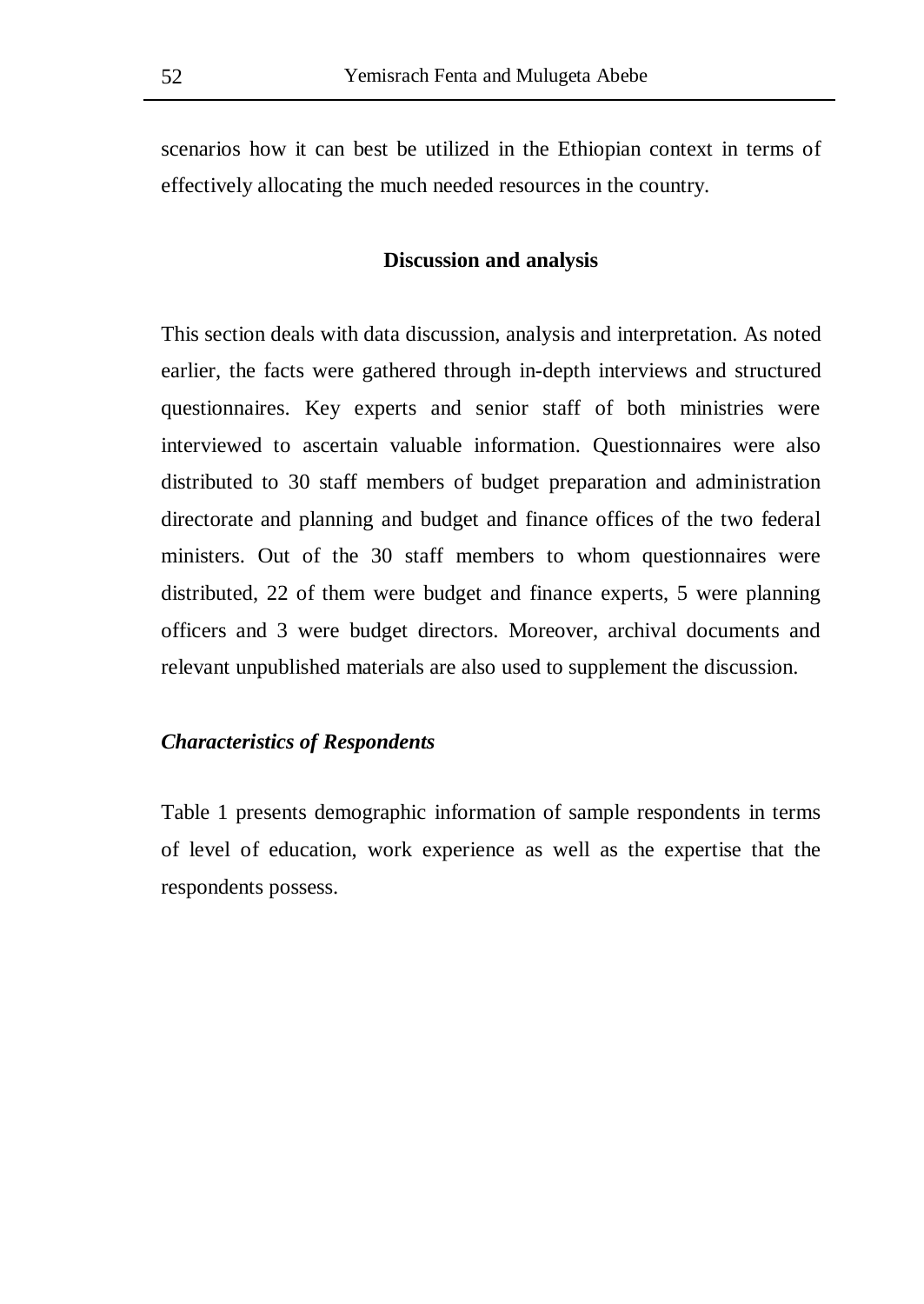| $\overline{No}$  | Items                | $\overline{C}$ ount | Percentage        |
|------------------|----------------------|---------------------|-------------------|
| 1.               | Position             |                     |                   |
|                  | <b>Budget</b> expert | $\overline{22}$     | 73.3              |
|                  | Planning officer     | 5                   | 16.7              |
|                  | Director             | 3                   | 10.0              |
| 2.               | Qualification        |                     |                   |
|                  | Accounting           | $\overline{3}$      | 10.0              |
|                  | Management           | $\overline{9}$      | 30.0              |
|                  | Economics            | 13                  | 43.3              |
|                  | Other                | $\overline{5}$      | 16.7              |
| $\overline{3}$ . | Level of education   |                     |                   |
|                  | Certificate          |                     |                   |
|                  | Diploma              |                     |                   |
|                  | <b>BA/BSc</b> Degree | 18                  | 60                |
|                  | Masters degree       | $\overline{12}$     | 40                |
| $\overline{4}$ . | Service in Years     |                     |                   |
|                  | $1 - 2$              | $\overline{2}$      | 6.7               |
|                  | $3-4$                | $\overline{7}$      | $\overline{23.3}$ |
|                  | $\overline{5-6}$     | 6                   | 20.0              |
|                  | $7 - 8$              | $\overline{5}$      | 16.7              |
|                  | Above 8              | 10                  | 33.3              |

# **Table 1: Respondents by position, qualification, level of education and work experience**

**Source: Field Survey**

The Table demonstrates that out of 30 sample respondents, 22 (73.3%) are budget experts, 5 (16.7%) are planning officers and 3 are (10.0%) budget directors. In terms of work experience, 2 (6.7%) of them worked 1-2 years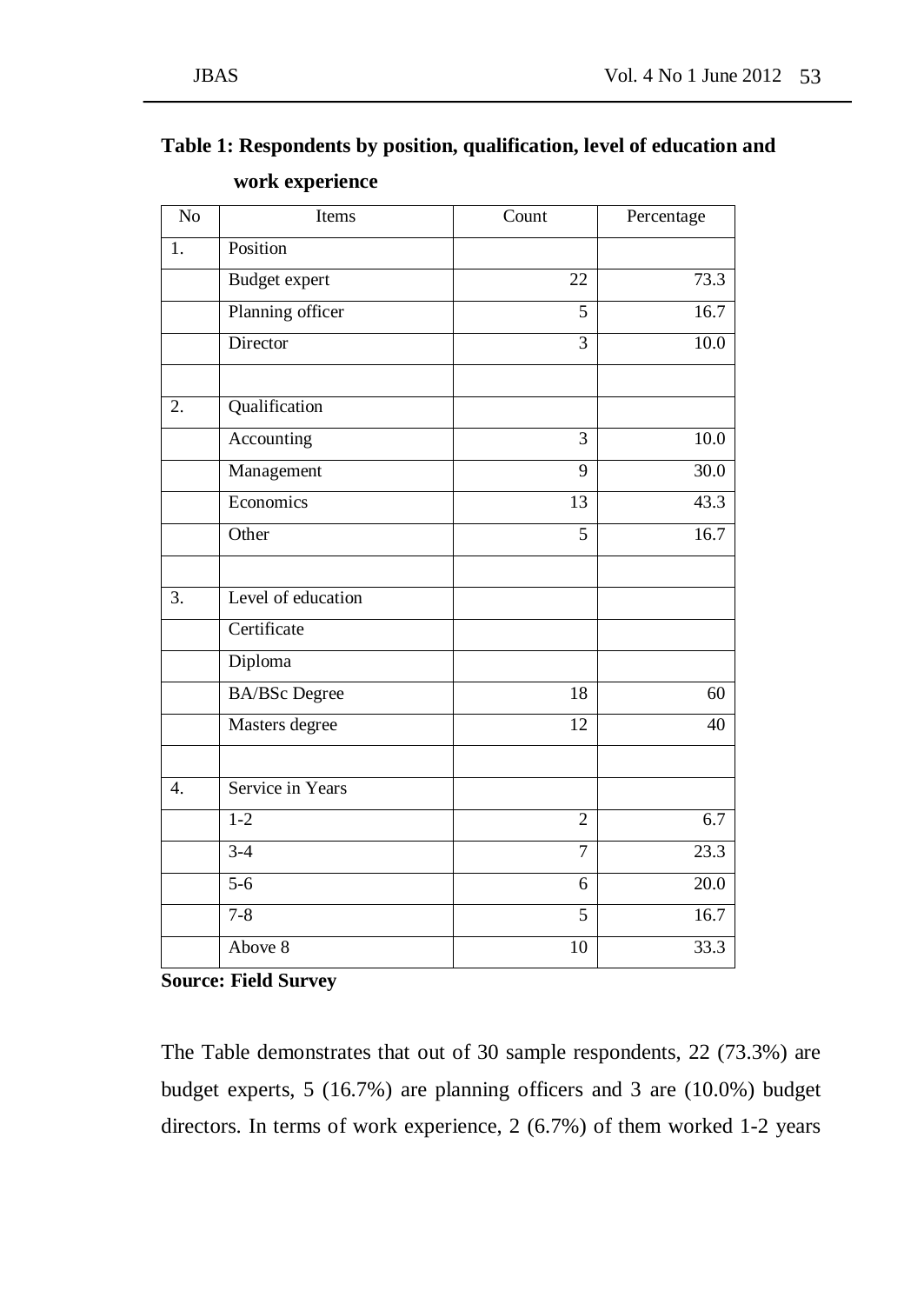in their current position and 7 (23.3%) have worked 3-4 years. Moreover, while 20.0% of the respondents in the two federal ministries have 5-6 years of work experience in their current position, 5 (16.7%) of them have 7-8 years of work experience, with the balance (i.e., 10 or 33.3%) are the respondents who have well over 8 years of work experience.

Table 2 also depicts qualification of the sample respondents. Accordingly, 12 (40.0%) have masters degree and 18 (60%) of the respondents are holders of BA and/or BSc degrees in different fields of studies, with the majority of them being specialized in economics. This is followed by other fields such as management (30.0 %), accounting (16.0%) and the balance (10.0 %) got their degrees in the various other fields.

In terms of both mix of expertise and experience, not only are the majority of the respondents budget experts, planners, and possessed relevant knowledge in the area; but also have they worked significant number of years in their positions so much so that responses are in the main reliable.

### *Program budget implementation*

This sub-section shall discuss key areas that deserve attention in terms of due process and budget implementation. The discussions emphasize awareness of program budgeting, its concepts, its relation to organization structure, use of information technology, the benefit as well as the challenges of PBS.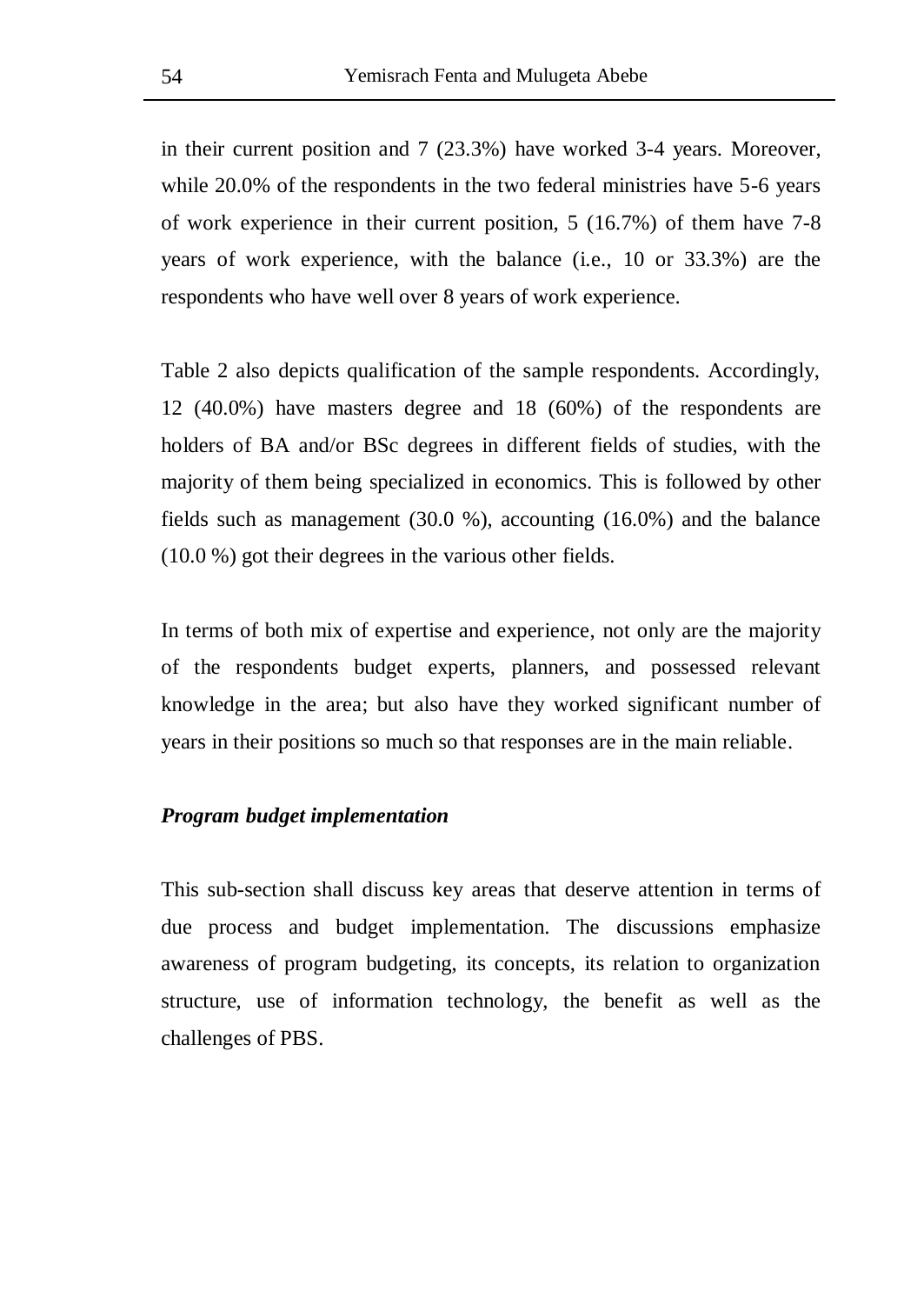## *Effectiveness of program budgeting*

PBS was launchedto address the critical problems of efficient and effective use of public money and other resources. The respondents were therefore asked to give their opinions as to whether or not PBS brings effective utilization of public money in Ethiopia.

| Respondents | Response     |            |          |            |  |  |  |  |
|-------------|--------------|------------|----------|------------|--|--|--|--|
|             | <b>MoFED</b> | <b>MoE</b> | Count    | Percentage |  |  |  |  |
| Yes         | 9            | 10         | 19       | 63.3       |  |  |  |  |
| May be      | 6            | 5          | 11       | 36.7       |  |  |  |  |
| No          |              |            | 0        | 0.0        |  |  |  |  |
| Other       |              |            | $\theta$ | 0.0        |  |  |  |  |
| Total       |              |            | 30       | 100        |  |  |  |  |

**Table 2: Effectiveness of PBSin resource use**

**Source: Field Survey** 

Table 3 shows that 19 (63.3%) respondents agree that the use of program budgeting can create effective utilization of public money; with 36.7% of the respondents expressing that there could be an effective utilization of resources with some doubt. Here, one can deduce that the use ofPBS is more advantageous compared to the previous budgeting systems. As argued in the literature, use of PBS budget has to be drawn up in a way that looks at why money is allocated and whether its use produces the desired results. This demonstrates that the budget preparation offers waysthat significantly departs from line item budgeting. For instance, MoE and MoFED have for years focused on allocating funds to administrative units, but now they specify their task and define their objectives and outputs. As discussed in the literature (MacManus, 1998), the disadvantage of line item budgeting is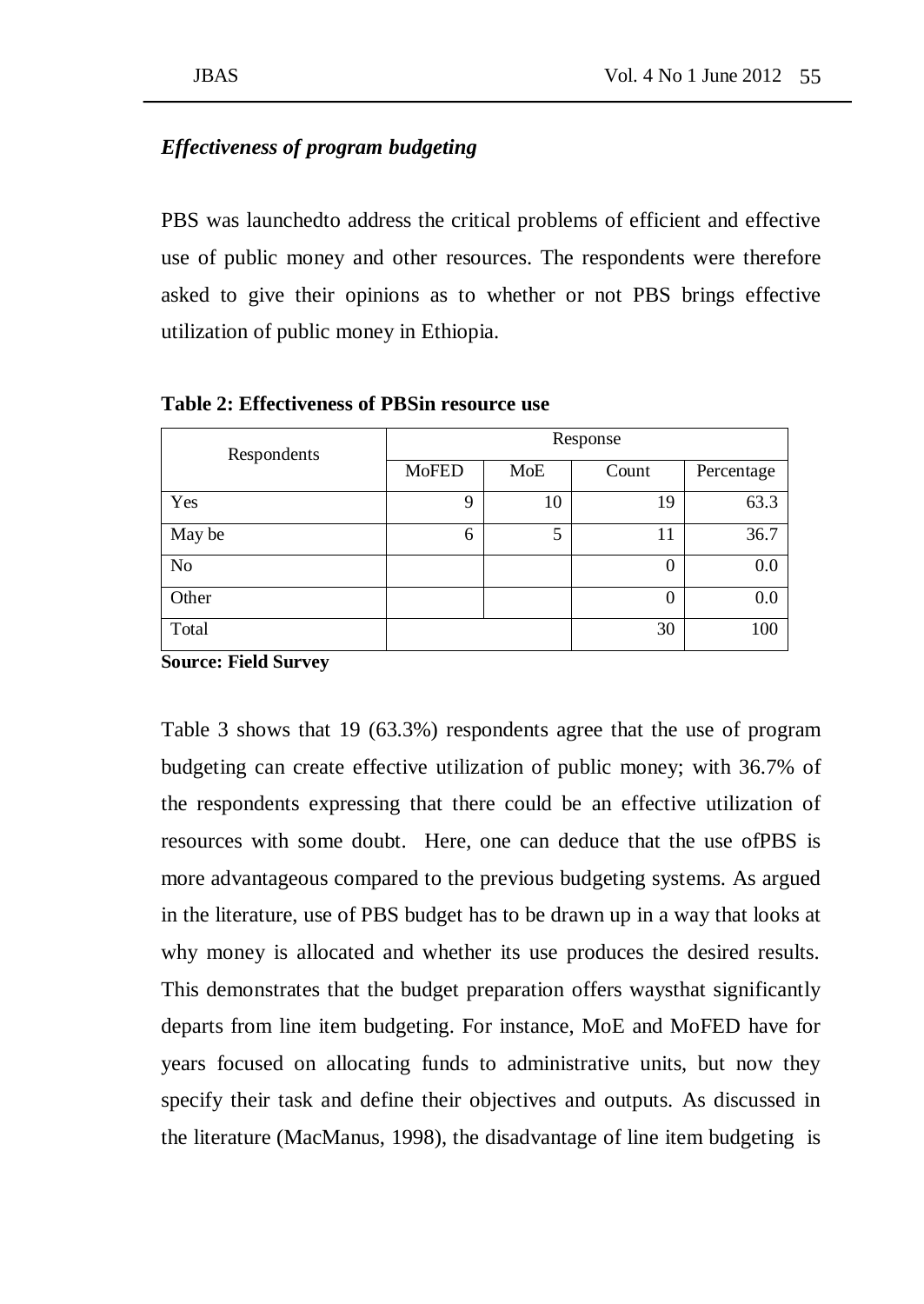that it focuses on inputs that have little connection with outputs, and it is also difficult to reach any conclusion about effectiveness, efficiency and equity in spending. In other words, line item budgeting system is oriented toward how much resources, staff, facilities, etc. are made available for a program or ministry. In contrast, program budgeting allows to make political choice among objectives and rational allocation of resources by prioritizing expenditures. This ensures that public money is spent on programs which are effective or be made effective by redesigning or improving management of programs.

### *How far has PBS been understood?*

The level of understanding among the employees in the planning and budget departments of the ministries is different. A question was raised to determine how far PBS been understood by the respondents. The following table depicts the result.

|  |  |  |  | Table 3: The level of understanding of PBS |  |  |
|--|--|--|--|--------------------------------------------|--|--|
|--|--|--|--|--------------------------------------------|--|--|

| How far has the new system been | Response       |     |          |            |  |  |
|---------------------------------|----------------|-----|----------|------------|--|--|
| understood                      | <b>MoFED</b>   | MoE | Count    | Percentage |  |  |
| Great                           |                |     | 0        | 0.0        |  |  |
| Moderate                        | 13             | 12  | 25       | 83.3       |  |  |
| <b>Barely</b>                   | $\overline{2}$ | 3   | 5        | 16.7       |  |  |
| Not at all                      |                |     | $\theta$ | 0.0        |  |  |
| Total                           | 15             | 15  | 30       | 100        |  |  |

**Source: Field Survey 2012** 

As depicted in the table above, while 83.3% (25) of the respondents from both ministries disclosed that there is a moderate level of understanding of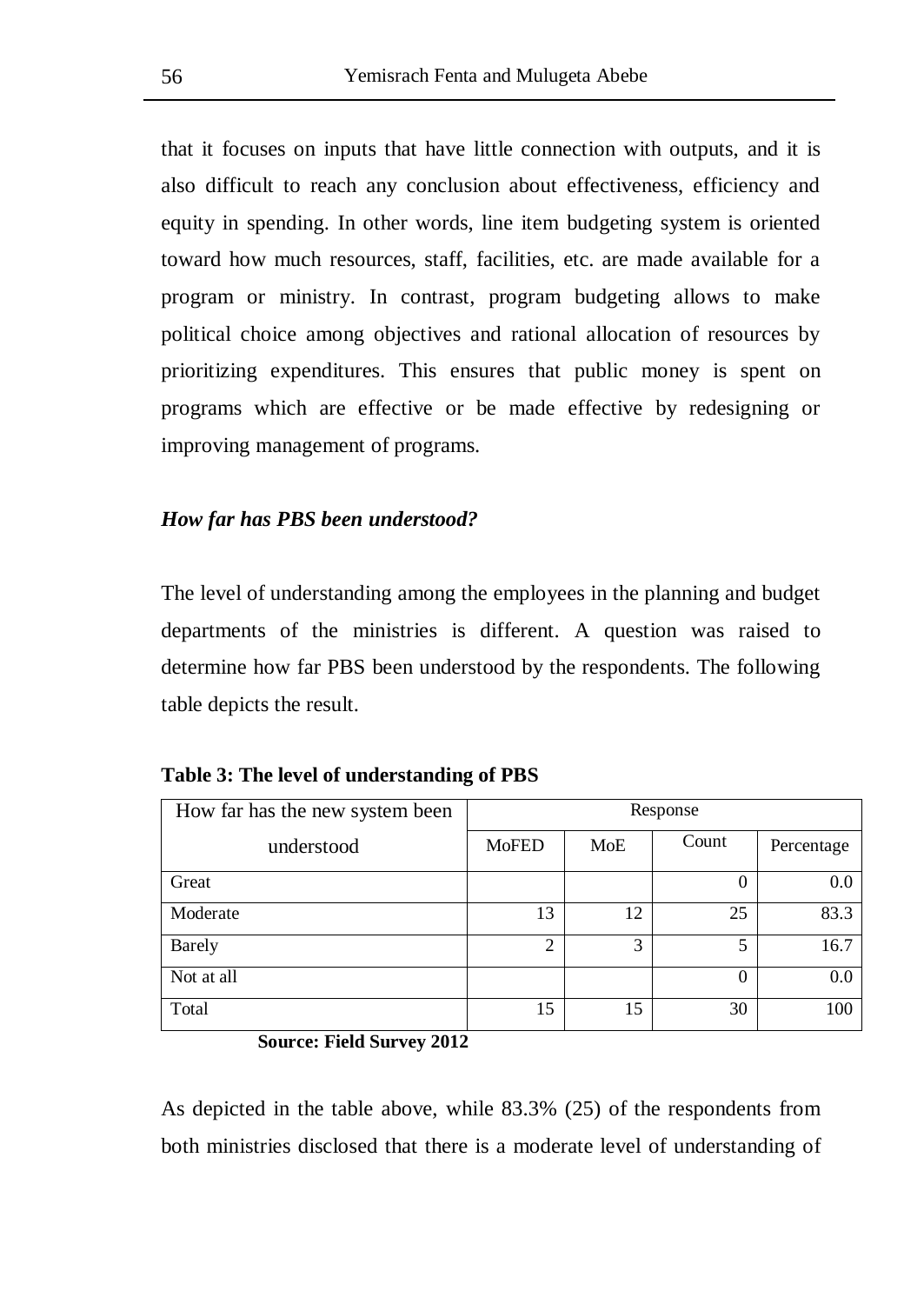PBS, 16.7% (5) of the respondents claimed that they barely understood its process and implementation. One can,therefore, deduce that PBS has not been well understood by the respondents. In their responses to the questionnaire respondents offered some reasons why this low level of understanding on program budgeting. Absence of tailor-made as well as timely and practical training scheme, absence of open exchange of ideas and communication between policymakers and program implementers, and lack of motivation and commitment from all stakeholders chief among others are the limiting factors that rendered heightened level of understanding difficult.

### *The need for new computer software technology to implement PBS*

Information technology is one factor that can improve public financial management. It enhances improved budget planning and execution through provision of accurate data for budget management and decision making. As noted earlier, PB is an information intensive system so much so that appropriate information system should be put in place to manage the flows of information and thereby assist sound decision-making. The respondents are of the opinion if installed properly; ICT can streamline the operationalization of effective PBS. The following Figure indicates the need to have new information system to assist an effective implementation of program budgeting.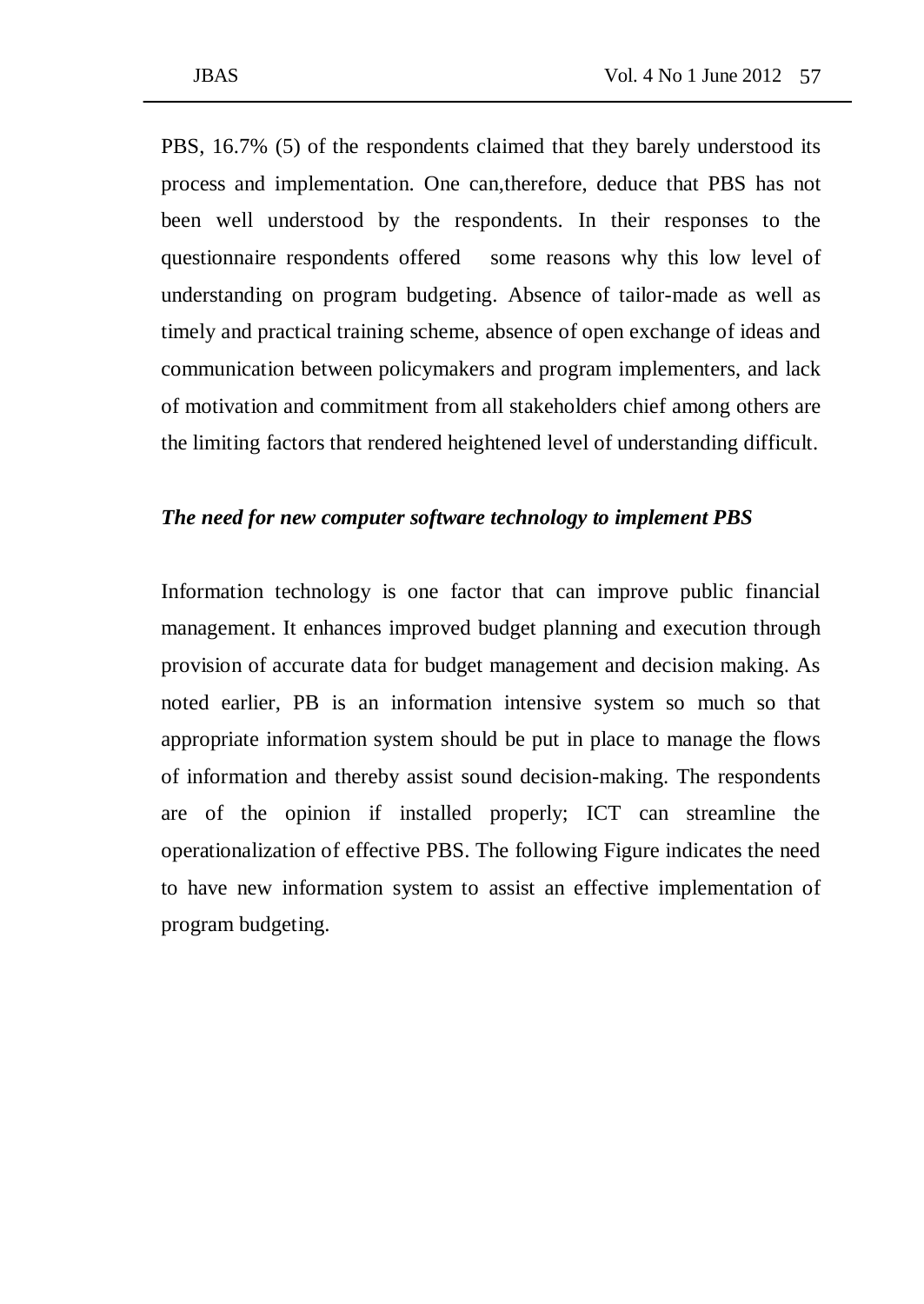# **Figure 1: The need for new information technology to implement program budgeting**



**Source: Field Survey**

As shown in Figure 1, 50% of the respondents from both ministers asserted that PBS calls for new computer software technology to run PBS. 20.0% of the sample respondents have even suggested the necessity of additional new software to prop up the existing software. 16.7% of the respondents, however, are of the opinion that the existing software can sufficiently support the operationalization of PBS. The remaining 13.3% of the respondents rather expressed that they have no idea whether a new software should be introduced.

The responses of most of the persons involved in the study has been corroborated by government policy documents in that budget preparation, budget execution and accounting are supported by locally developed financial management software known as Integrated Budget and Expenditure (IBEX). There have also been significant efforts made to accommodate PB in IBEX system although that ended ineffectual. As a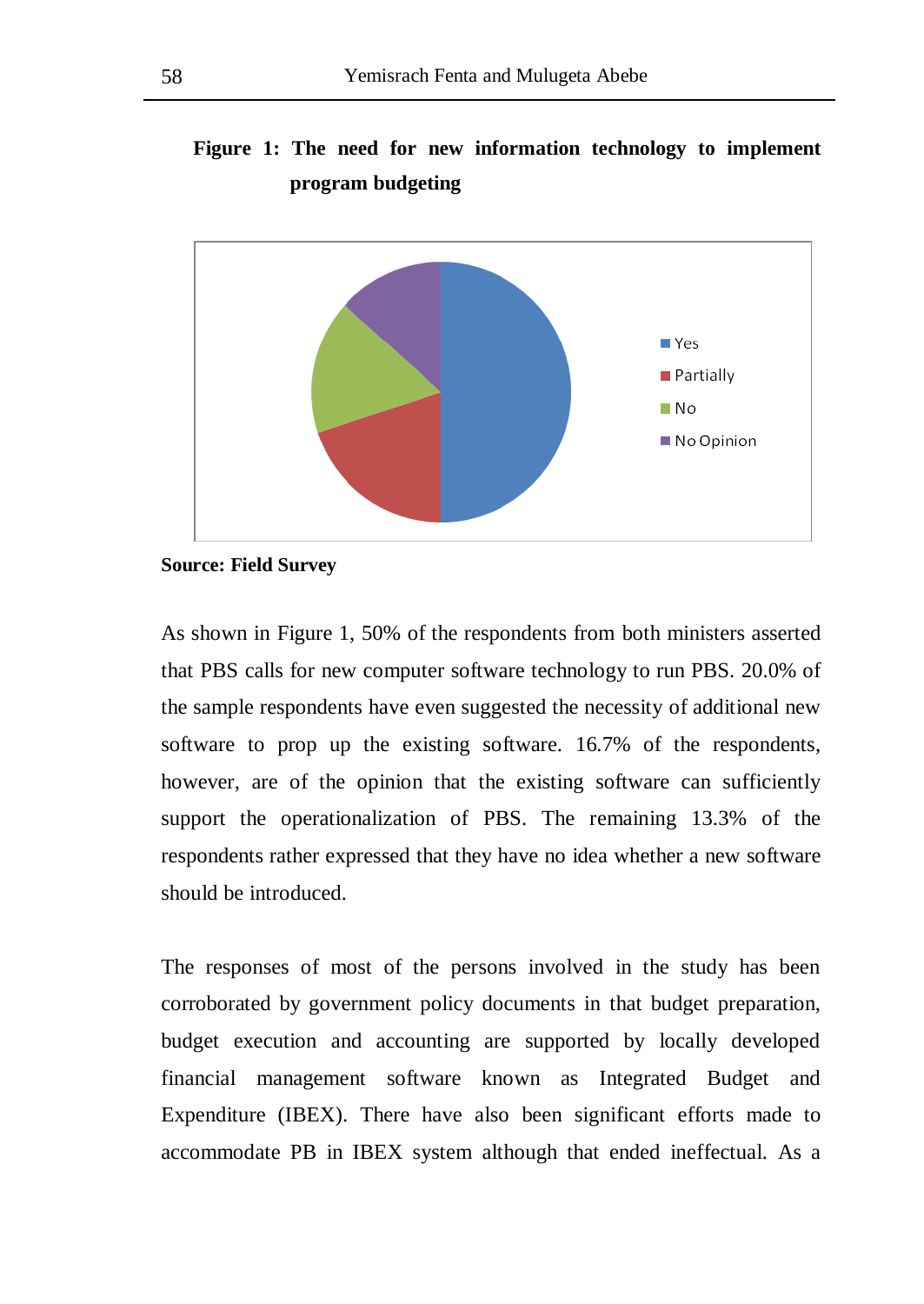result, macro excel system was designed in MoFED that made possible the generation of reports in program format. Since the budget submission formats are not fully supported by IBEX, macro excel found to be a suitable tool to lean on. Later on, another system, namely, Integrated Financial Management Information System (IFMIS) was introduced, but it remained on pilot basis being tested in six federal ministries. Should the pilot process works out well it is hoped to fully support PBS. Past experiences have revealed that the existing technology found to be incompatible with the requirements PBS.

### *Human resource requirement for the implementation of PBS*

In addition to the IT support badly needed for the implementation of PBS, the availability of adequate human resource to sustain PBS is also another aspect of the requirement for its effective execution in the public organizations. To this end, respondents were asked whether the existing human resource is adequately provided to run PBS. The following table shows the responses as follows:-

| Respondents                  | Response |      |      |  |       |  |
|------------------------------|----------|------|------|--|-------|--|
|                              |          |      |      |  | Total |  |
| <b>MoFED</b>                 |          | −    | 4    |  | 15    |  |
| MoE                          | 3        | 8    | 4    |  | 15    |  |
| <b>Total Response Counts</b> | −        | 15   | 8    |  | 30    |  |
| <b>Response Percent</b>      | 23.3     | 50.0 | 26.7 |  | 100.0 |  |

**Table 4: Sufficiency of human resource for PBSimplementation** 

**Source: Field Survey 2012**  $1=$  yes  $2=$  partially  $3=$  no  $4=$  No opinion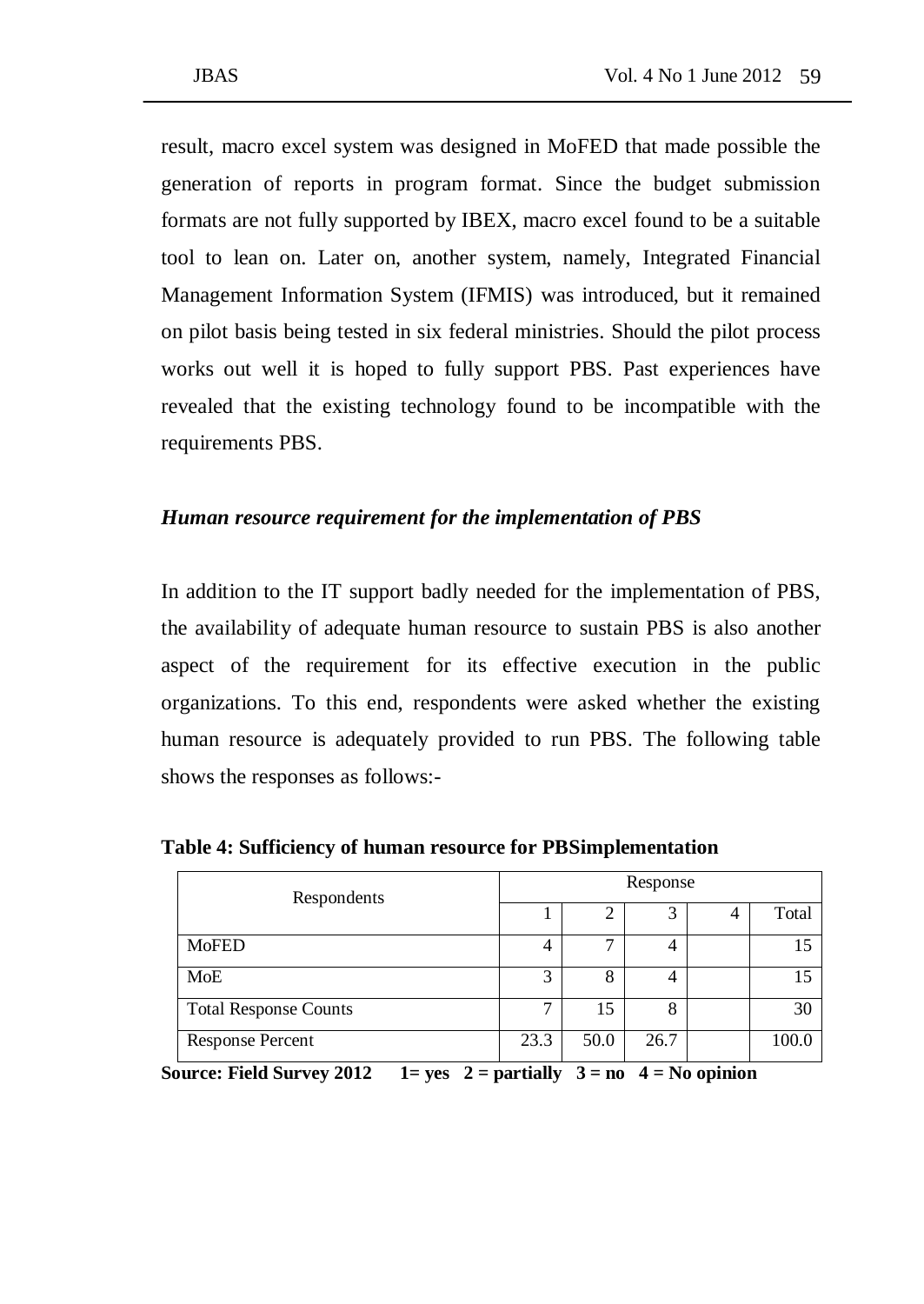While about 50% of the respondents replied that human resource is not sufficient for the implementation of PBS, 26.7% of them agreed that there should be additional human resource supportto be able to effectively implement PBS. The remaining 23.3% of the respondents felt that there is enough human resource to implement PBS.

Interview responses, on the other hand, revealed that the availability of staff of the required quantity and quality (competence)to support PBS implementation is called into question. In all, questionnaire and interview results demonstrated that program budgeting is not that an easy undertaking which rather demands sufficient and capable manpower not only for planning and budgeting but also for monitoring and evaluation. The literature corroborates that when introducing program budgeting model, which promotes managerial freedom, it became evident that greater managerial flexibility and trained personnel could be viewed not only as a tool to improve efficiency but also to achieve expenditure targets that had been set (West et al, 2009).

### *Program budget training to staff*

When there isaplan to introduce a new system, apparently it is imperative to conduct training so that employeeshave a measure of understanding of the principles, the concepts and the objective behind adopting the new system. Asked whether employees took training to promote their understanding of PBS and all its aspects, and how far we they satisfied with the training, respondents reacted as follows:-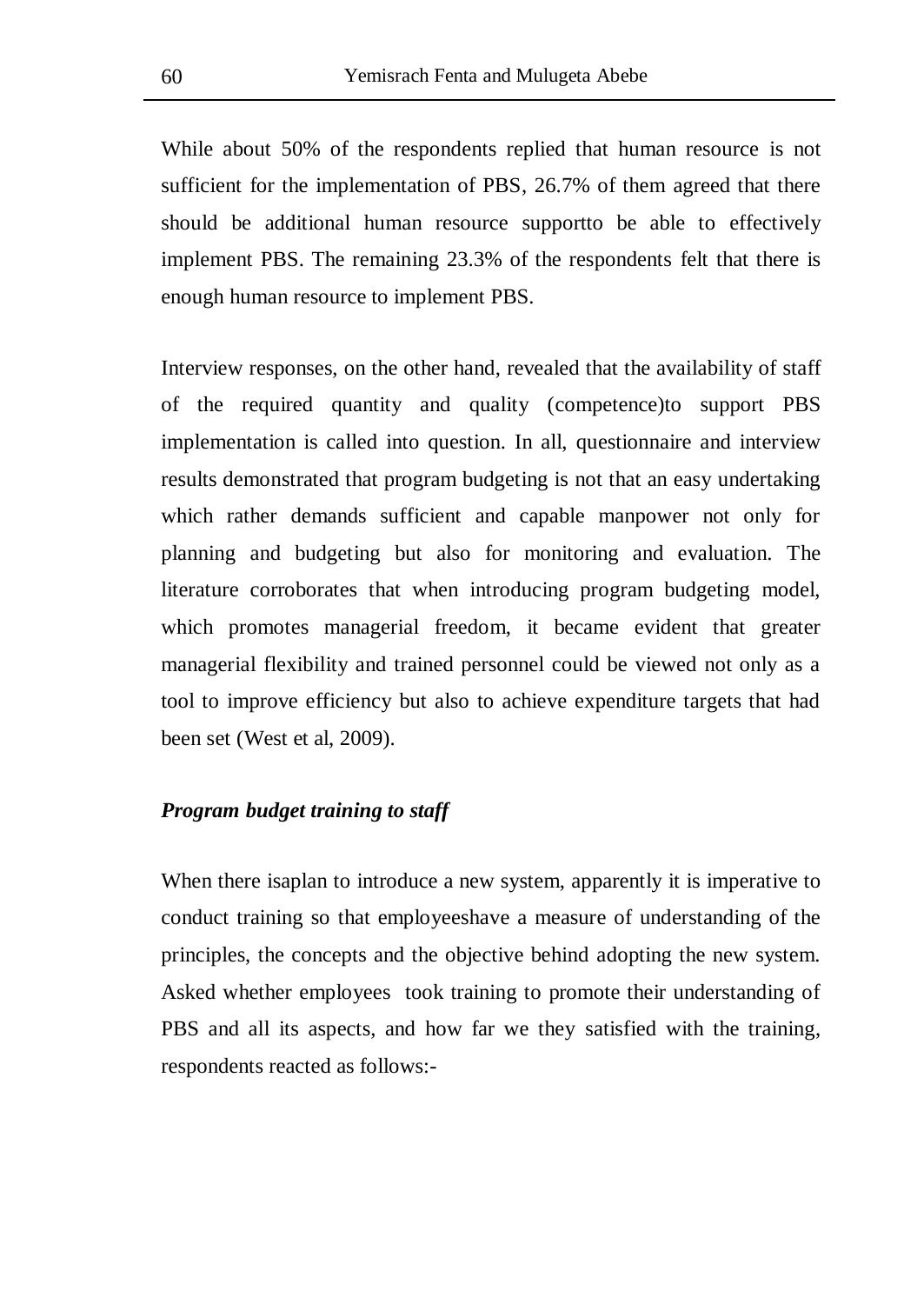| Respondents                  | Response |   |       |  |
|------------------------------|----------|---|-------|--|
|                              |          | 2 | Total |  |
| <b>MoFED</b>                 | 15       |   | 15    |  |
| MoE                          | 15       |   | 15    |  |
| <b>Total Response Counts</b> | 30       |   | 30    |  |
| <b>Response Percent</b><br>. | 100      |   | 100   |  |

**Table 5: Staff's reaction to PBS training**

**Source: Field Survey 2012 1= yes 2 = no** 

As the Table shows all of the respondents (100%) confirmed that they were indeed trained, and this in turn shows that staffs are familiar with the basic concepts and ideas of the new system.

Furthermore, information ascertained from the Budget Preparation and Administration Directorate also confirmed that series of training to orient and familiarize staff about PBShave been organized and training course were offered to the most of the planning and finance department personnel of both ministries two to three days. The same exercise was also scheduled continuously on annual bases for the rest of the staff in bothministries. Documents obtained from MoFED indicated that a training manual was preparedto meet the purpose of the training.

However, critical deficiencies in the training exercise were observed. Among others, the right persons who should receive orientation on PBS did not come to the training, the trainers did not seem to have adequate knowledge in the area, and sufficient time was not allocated for training to ensure that trainees receive enough understanding about the newly introduced system.This suggests that although some efforts have been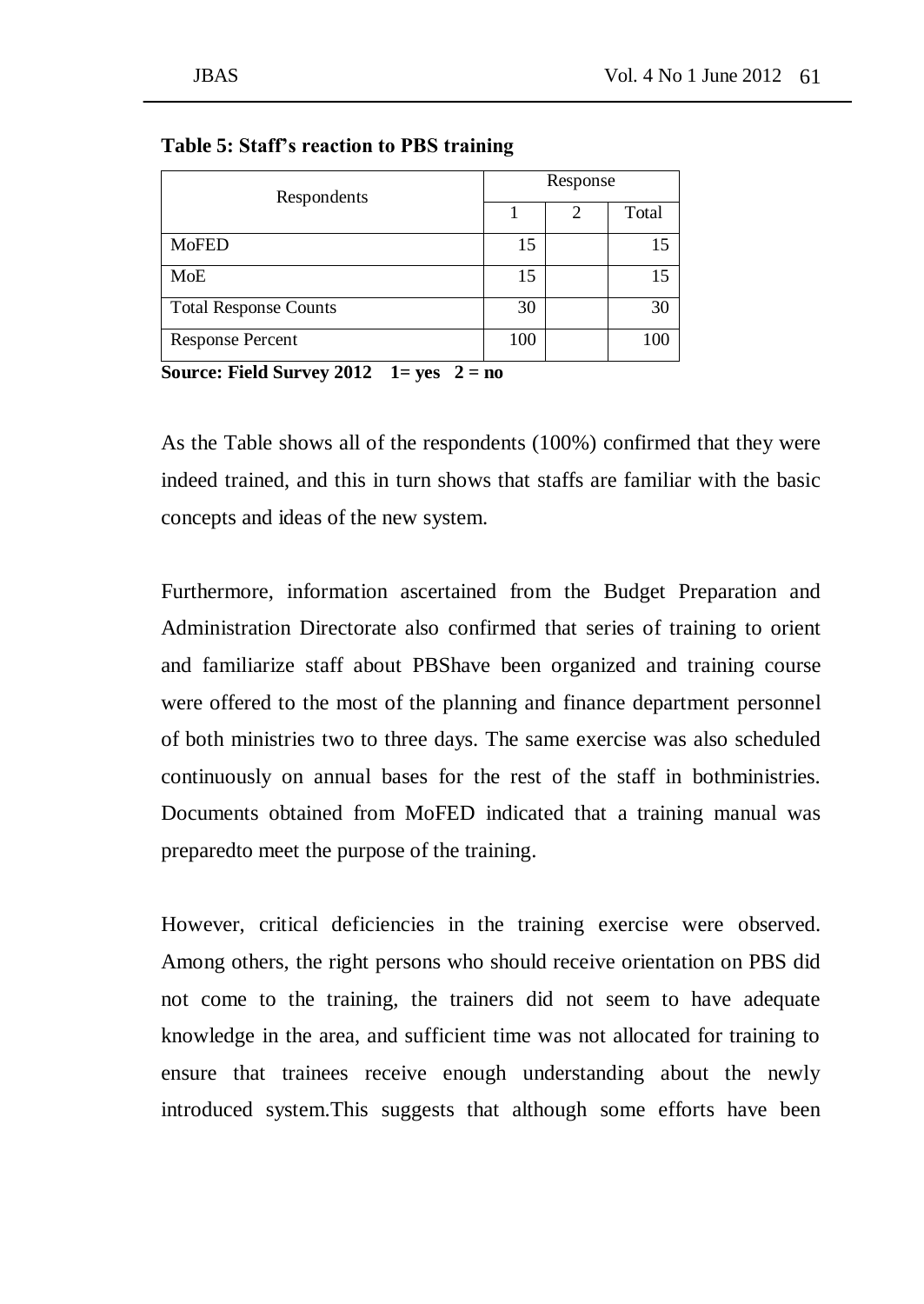exerted to provide training, the effectiveness of the training exercise called into question because of the reasons already mentioned.



**Figure 2: Level of satisfaction on the training**

In terms of the level of satisfaction, while 23 (76.7%) respondents were fairly satisfied, 13.3% of the respondents were however not satisfied with the training and felt that they need additional training exercise to improve their understanding of the concepts and principles of PBS. In contrast, 10.0% of the respondents are highly satisfied with the training.

Figure 2 indicates that most respondents from the two ministries were not content with the training and the way it was organized. It was felt that the training did not go far enough to enhance their ability to implement PB.

### *Program budgeting and organizational structures and their Relationship*

The essence of program budgeting in federal establishments is allocating budgetary resources in accordance to government policy objectives and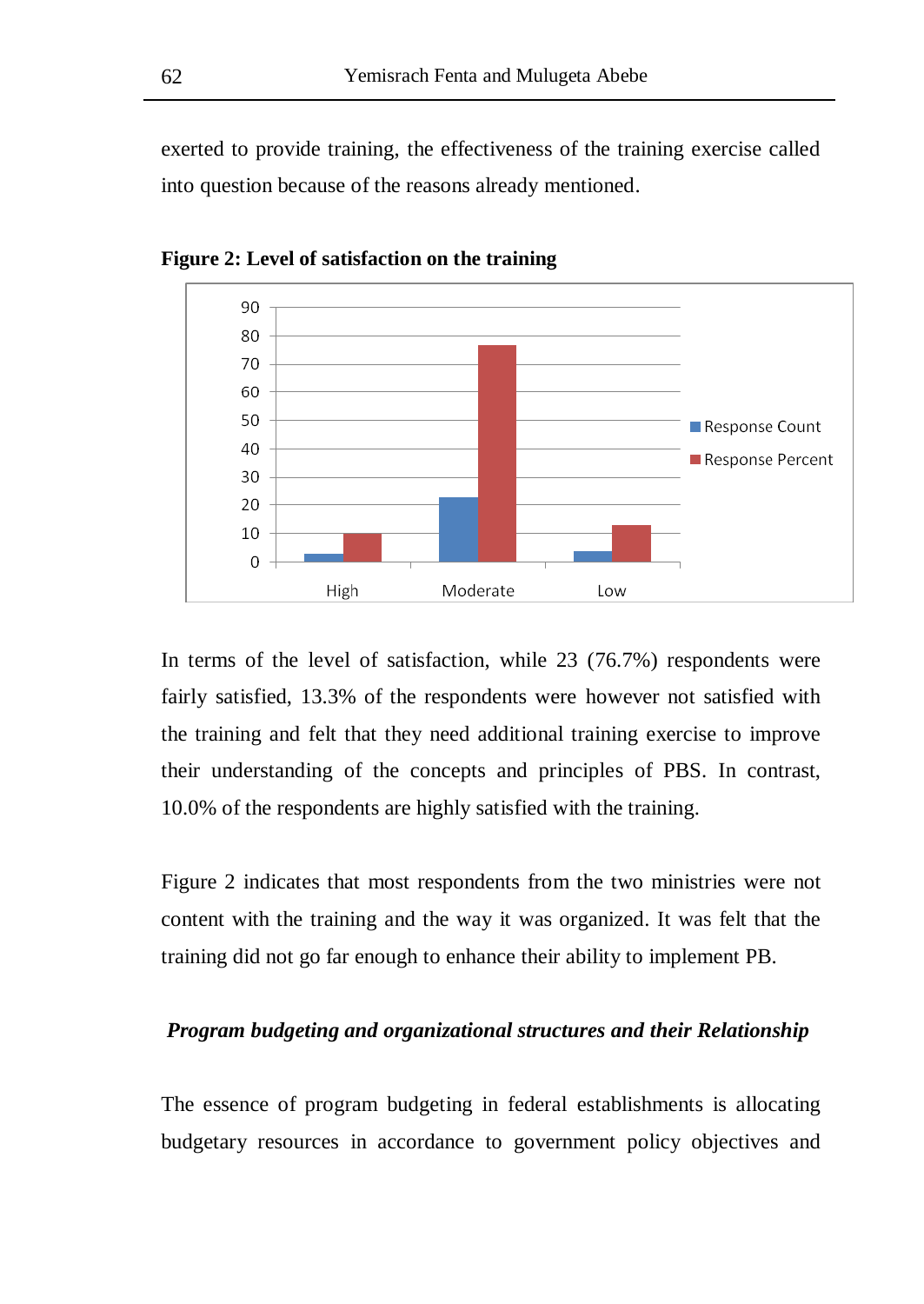priorities. To make PBS in line with the program structure of the government organizations, program structures have been designed for the implementation of PBS. Respondents were asked to determine whether program budgeting system needs any change in organizational design and/or whether there existsany relationship between program budgeting and organizational structure. The responses as follows:-

**Ouestions** Response Yes % Partially % No % No Opinion % Total % Does program budgeting system require any change in organizational design? 5 | 20.8 | 10 | 52.6 | 15 | 88.2 | | | 30 | 50 Is there any relation between program budgeting structure and organizational 19 79.2 9 47.4 2 11.8 1 30 50

**Table 6: Program budgeting and organizational structures** 

**Source: Field Survey 2012** 

The above table (Table 6) demonstrated that a great majorityof the respondents (i.e., 88.2%) seem to condone that there hardlyexists a need for new organizational design to implement PBS in the Ethiopian federal ministries. In contrast, 52.6% of the respondents indicated some reform is needed to be carried out for the purpose of designing organizationsto serve in enhancing the implementation of PBS. The program budgeting principle calls for programs to be result-based, although organizational structures are not always results‐based. According to Cabri (2010), program structure is important in generating clarity on government policy implementation by showing how the activities of the ministry support policy objectives and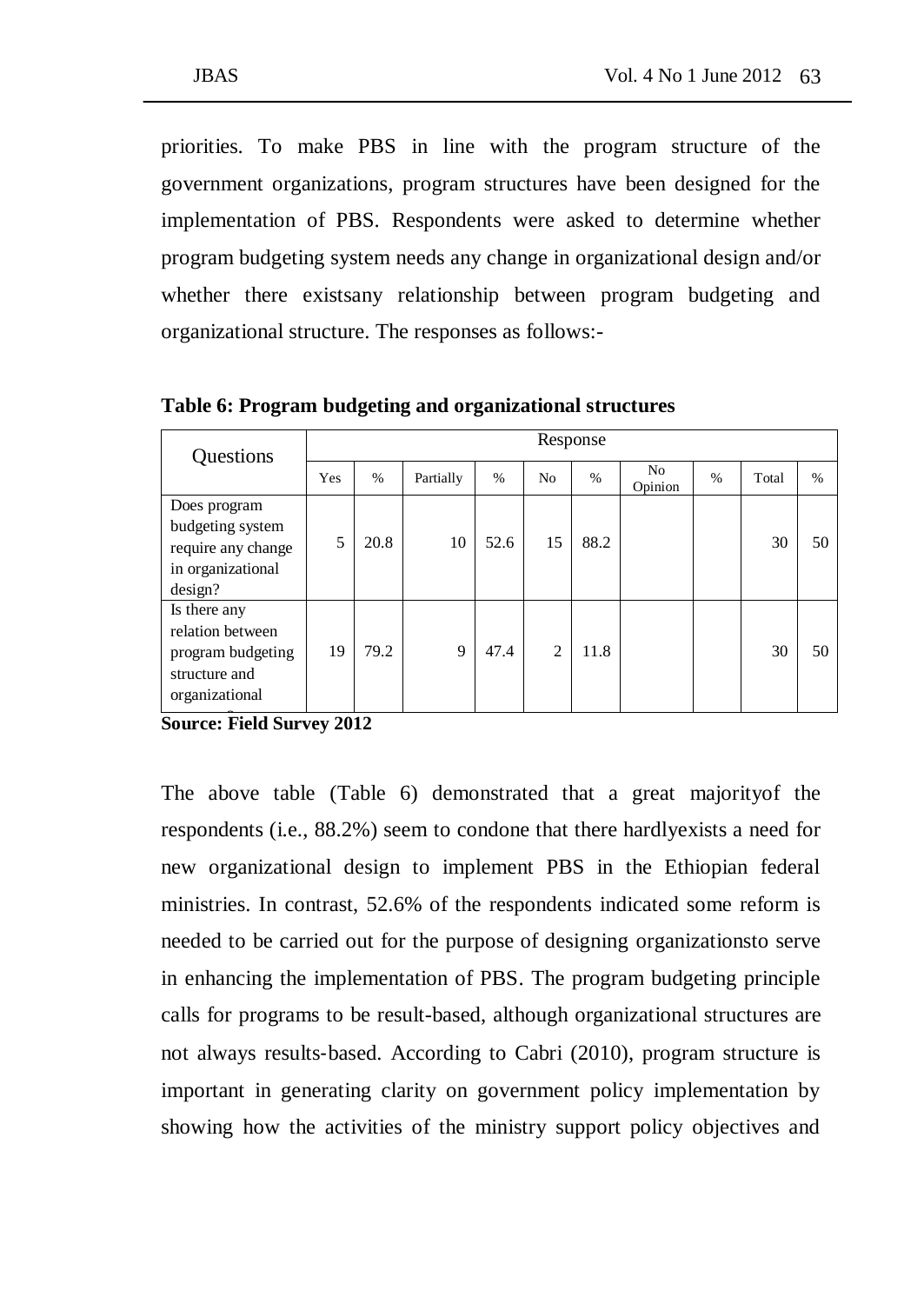how resources are allocated. The design of program budget structures must be linked to anorganization's strategic plan and output indicators relevant to the program rather than the administrative structure (Cabri, 2010). Therefore, it can be said that the PBS does not require change in the organizational design but demand adjusting the new budgeting structure within existing organizational design of the federal ministers. Furthermore, information ascertained from the budget document of two ministries seem to testify that program structures are defined based on the already designed of organizational objectives and it keeps programs within the existing organizational structure by clarifying lines of accountability and program management.

On the other hand, 79.2% of respondents agreed that there exists close relationship between program budgeting and organizational structures. About 47.4% of the respondents claimed that PB and organizational structures are partially related. The balance(i.e., 11.8%) responded that they have no relationship. Carlin (2004) noted that one of the thorniest concept for program budgeting is the relationship between programs and organizational structure.

Moreover, the result of interview and the current practice revealed that the program budget structure in the federal public ministries comprise four levels. These are: program, sub-program (where needed), output and activity/project. In line with the quality of programmatic structure adopted in federal ministries so far is fair in some way but still needs refinement. As Carlin (2004) stated, if ministries have major organizational units which straddle several programs, significant practical problems arise in linking organizational unit budgets in the organization structure and program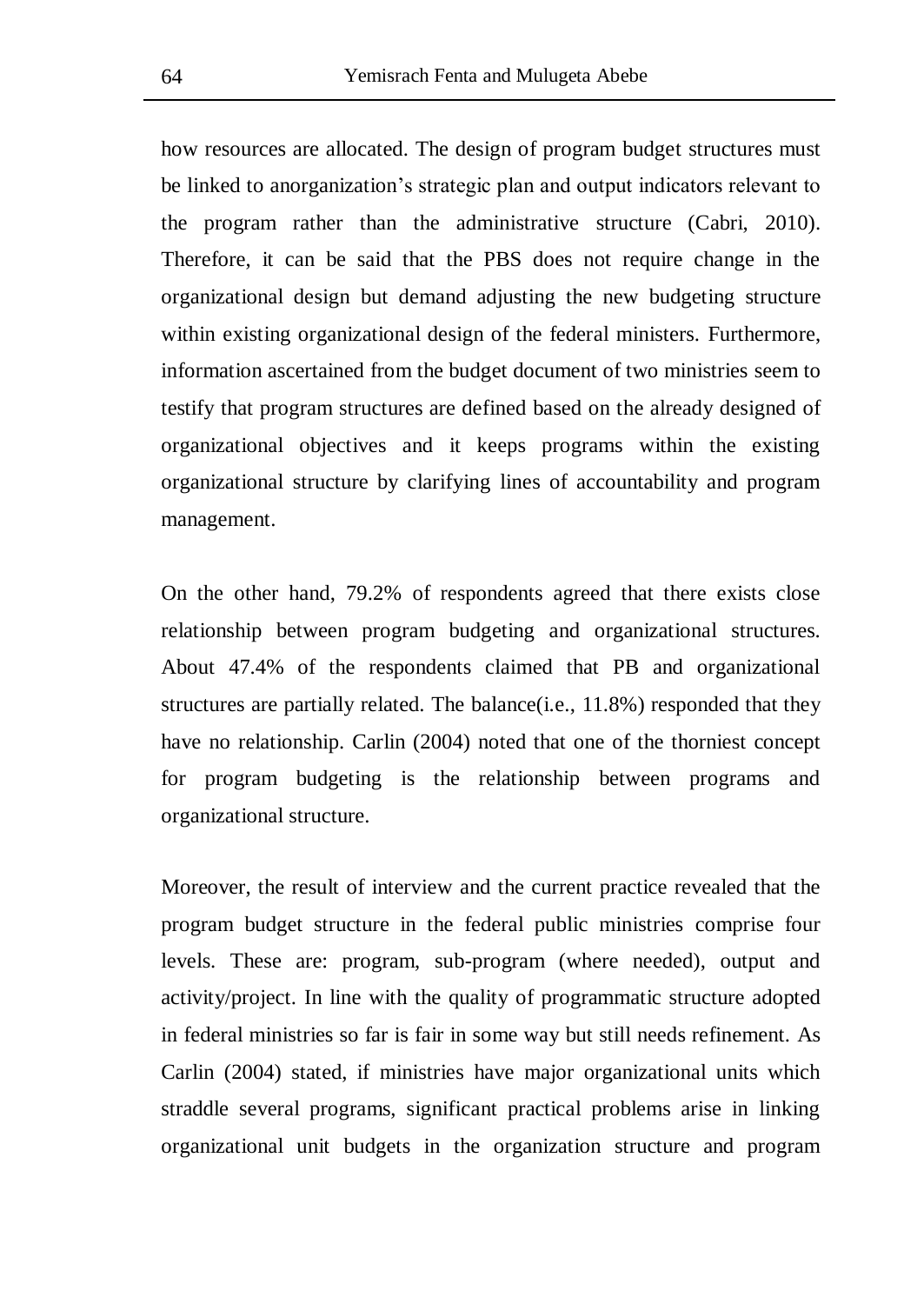budgets. In addition, interviewees perceived certain weaknessesthat rendered adopting better program structure difficult in public bodies there have been confusionsin designing the program in some public organizations either because activities are too detailed or appropriate indicators are not used. The chief problems that have hindered in adopting PB structure are lack of understanding of the essence of PB, lack of well trained and capable manpower at all levels of the government organizations and the resistance to accept new structures.

### **The challenges of implementing PBS**

Program based budgeting hasemerged and been implemented in many countries and is actively promoted by international economic institutions such as the OECD and the IMF. Many countries, both developed and developing, have more than a decade of experience in implementing PBS, although they are still facing problems of implementation. Compared to countries which have long been implementing PBS for many years and countries which have highly trained civil servants, Ethiopia can face many challenges. The pilot programs seem to confirm this fact although they have prepared PB format with the quality significantly varying from ministry to ministry. It is against this background that Ethiopia launched PBS. The secondary and primary sources demonstrated herein under indicate the same concern.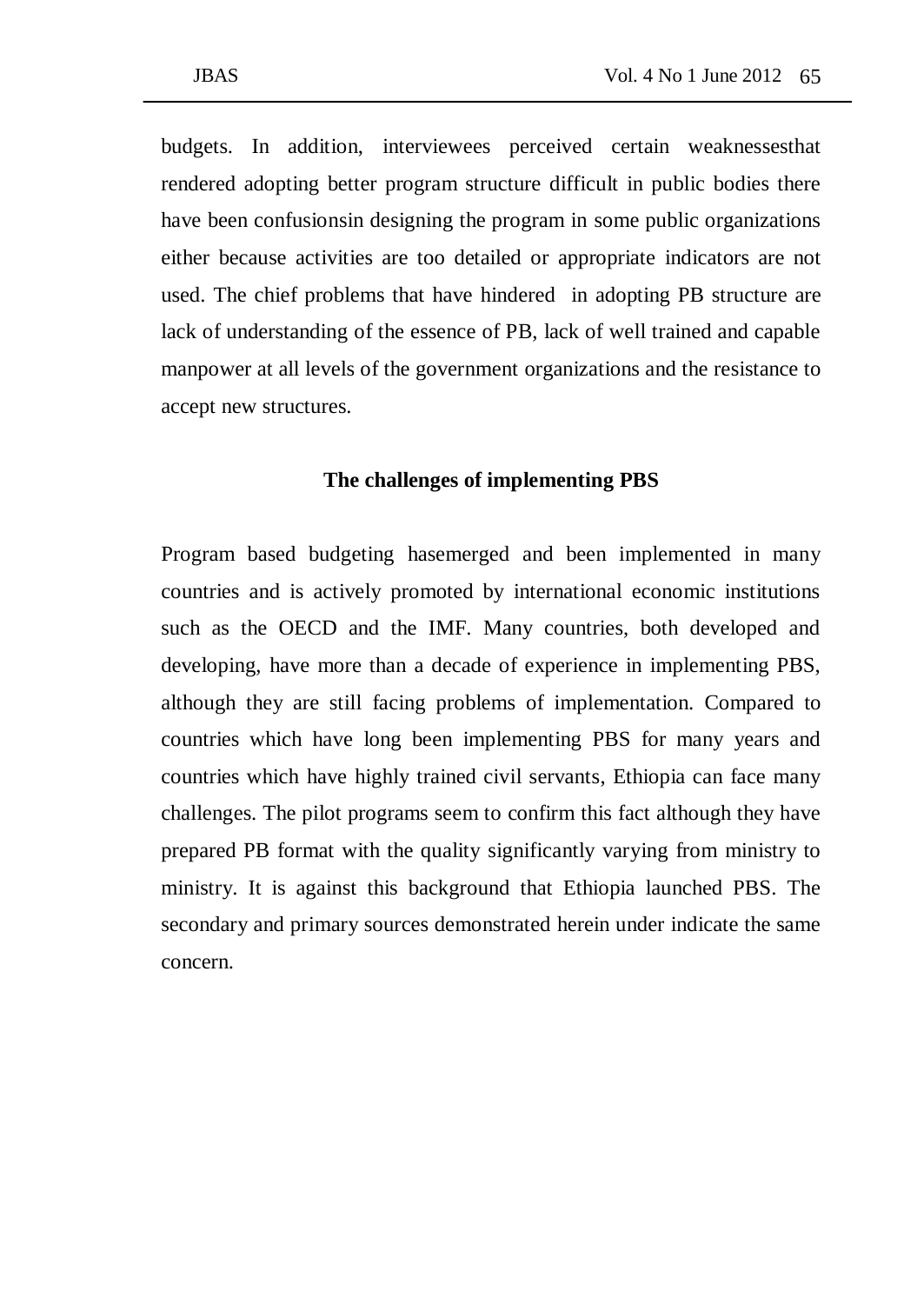| <b>Response Options</b>                             | 1                        | $\overline{2}$  | $\overline{\mathbf{3}}$ | 4               | 5              | Response<br>Count | Rating<br>Average |
|-----------------------------------------------------|--------------------------|-----------------|-------------------------|-----------------|----------------|-------------------|-------------------|
| Lack of leadership/                                 | $\overline{\mathcal{L}}$ | $\overline{4}$  | $\overline{7}$          | 14              | 3              |                   |                   |
| commitment in<br>promoting or supporting            | (6.7%)                   | $(13.3\%)$      | (23.3%)                 | $(46.7\%)$      | $(10.0\%)$     | 30                | 3.4               |
| program budgeting                                   |                          |                 |                         |                 |                |                   |                   |
| Lack of                                             | $\overline{7}$           | 10              | 8                       | $\overline{4}$  | $\mathbf{1}$   |                   |                   |
| framework/guidance on<br>program budgeting          | $(23.3\%)$               | $(33.3\%)$      | (26.7%)                 | $(13.3\%)$      | (3.3%)         | 30                | 2.4               |
| Information overload -                              | 8                        | $\overline{10}$ | $\overline{7}$          | $\overline{4}$  | 1              |                   |                   |
| too much information is<br>presented and not always | (26.7%)                  | (33.3%)         | (23.3%)                 | $(13.3\%)$      | (3.3%)         | 30                | 2.3               |
| clear which are more<br>useful for decision-        |                          |                 |                         |                 |                |                   |                   |
| Program budgeting                                   | 12                       | $\overline{11}$ | 5                       | $\mathbf{1}$    | $\mathbf{1}$   |                   |                   |
| procedures too<br>bureaucratic, lengthy,            | $(40.0\%)$               | (36.7%)         | $(16.7\%)$              | (3.3%)          | (3.3%)         | 30                | 1.9               |
|                                                     |                          |                 |                         |                 |                |                   |                   |
| complicated<br>Allocation of costs e.g              | $\overline{3}$           | $\overline{4}$  | $\overline{8}$          | $\overline{11}$ | $\overline{3}$ | 29                | 3.2               |
| overheads                                           | $(10.3\%)$               | $(13.8\%)$      | (27.6%)                 | $(37.9\%)$      | $(10.3\%)$     |                   |                   |
| Lack of capacity/training                           | $\overline{2}$           | 5               | 5                       | $\overline{12}$ | 6              | 30                | 3.5               |
| for staff/civil servants                            | $(6.7\%)$                | $(16.7\%)$      | $(16.7\%)$              | $(40.0\%)$      | $(20.0\%)$     |                   |                   |
| Lack of resources (time,                            | 3                        | 4               | 6                       | 11              | 4              | 29                | 3.3               |
| staff, funds)                                       | $(10.3\%)$               | $(13.8\%)$      | (20.7%)                 | $(37.9\%)$      | $(17.2\%)$     |                   |                   |
| Performance information                             | 6                        | 9               | 5                       | 8               | $\overline{c}$ |                   |                   |
| provided not relevant for<br>budgetary decision-    | $(20.0\%)$               | $(30.0\%)$      | $(16.7\%)$              | (26.7%)         | $(6.7\%)$      | 30                | 2.7               |
| makino<br>Unclear what role, if any,                | $\overline{4}$           | 7               | 9                       | 8               | $\overline{2}$ |                   |                   |
| performance information                             | $(13.3\%)$               | (23.3%)         | $(30.0\%)$              | (26.7%)         | $(6.7\%)$      |                   |                   |
| presented in the budget                             |                          |                 |                         |                 |                | 30                | 2.9               |
| has played in allocation                            |                          |                 |                         |                 |                |                   |                   |
| decisions                                           | $\theta$                 | $\overline{4}$  | 8                       | 13              | 5              |                   |                   |
| Unclear policy/program<br>objectives make it        |                          |                 |                         |                 |                |                   |                   |
| difficult to set                                    | $(0.0\%)$                | (13.7%)         | (26.7%)                 | $(43.3\%)$      | $(16.7\%)$     | 30                | 3.6               |
| performance                                         |                          |                 |                         |                 |                |                   |                   |
| Lack of accurate and                                | $\Omega$                 | 3               | $\overline{7}$          | 9               | 11             |                   |                   |
| timely data to serve as                             | $(0.0\%)$                | $(10.0\%)$      | (23.3%)                 | $(30.0\%)$      | (36.7%)        | 30                | 3.9               |
| input for performance                               |                          |                 |                         |                 |                |                   |                   |
| measures                                            |                          |                 |                         |                 |                |                   |                   |

**Table 7: Potentialchallenges in implementing PBS**

**Source: Field Survey 2012 Strongly disagree = 1; Disagree = 2; Neutral = 3; Agree = 4** 

**and Strongly; agree = 5**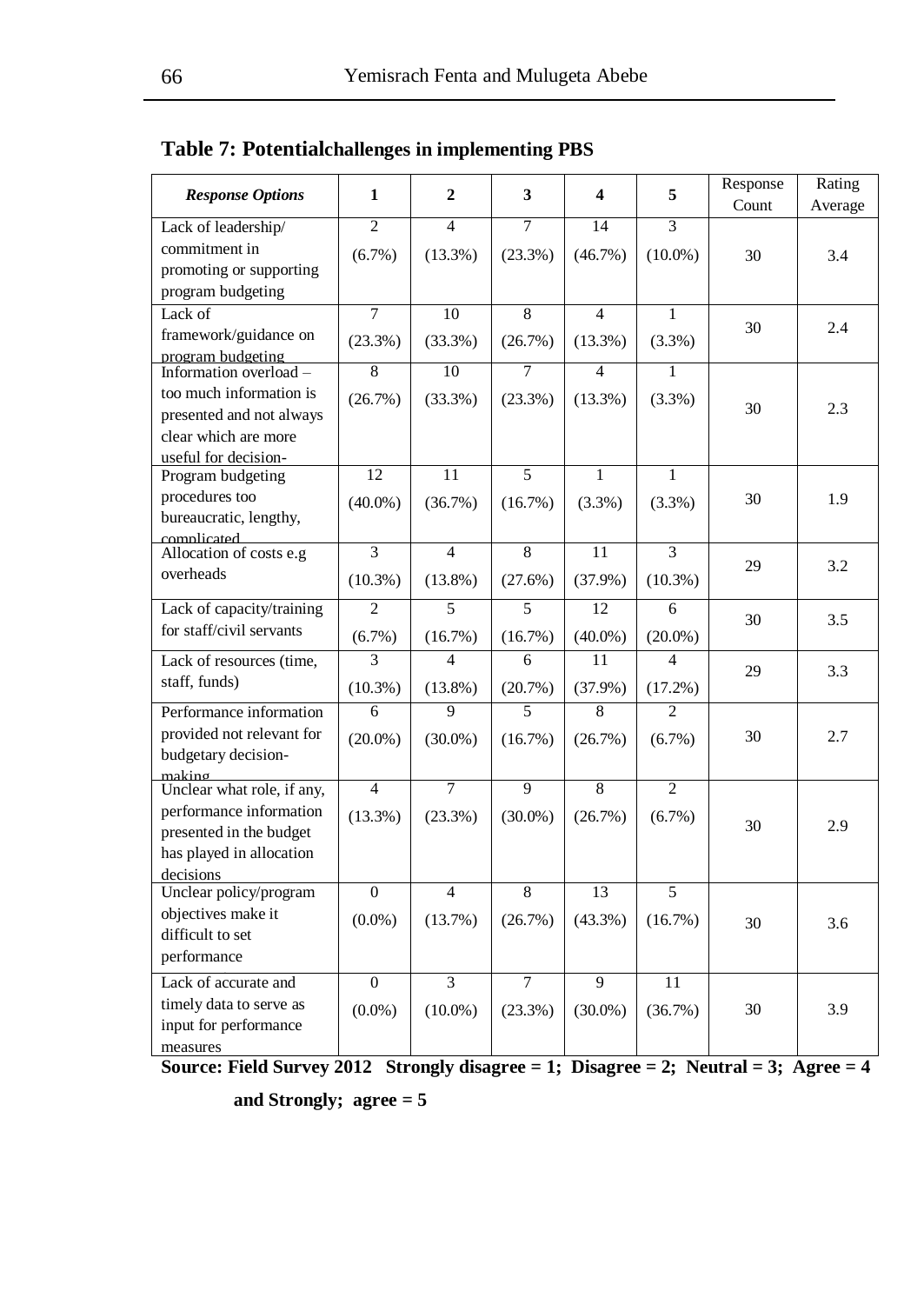challenges of implementingPBS. Out of the 30 respondents, 46.7% of them agreed that lack of leadership/commitment in promoting or supporting program budgeting is a key challenge that affect its implementation. Furthermore, 23.3% of the respondents preferred to takeneutral stance, 13.3% of them disagreed, 10% strongly agreed and 6.7% rather strongly disagreed. It can be deduced that the majority of the respondents perceived that there is much less commitment in supporting PBS. As Kluvers (2001) noted a program budget cannot be effectively implementedin the face of insufficient support and guidance from the political and bureaucratic leadership.

As shown in the table, most of the respondents are of the opinion that lack of guidance did not pose any serious challenge to the implementation of PBS. Moreover, information overload is another factor put to forward to respondents. Overall, while 60 percent of them disagreed or strongly disagreed on the issue, 16.6 % agreed or strongly agreed that excess information presenting serious problems on the decision-making process. Similarly, the challenge originating from program budgeting procedures being too tardy, bureaucratic, lengthy, and complicated was not rated.

Table 7 also depicts that out of 30 respondents 12 respondents (i.e., 40% respondents) agreed that lack of capacity/training for staff/civil servants is a challenge for the effective implementation of PBS. Moreover, 20.0% of the respondents also strongly agreed that lack of training can affect PBS. This shows that sufficient training and capacity building is essential for the effective implementation of PBS. Moreover, lack of financial and human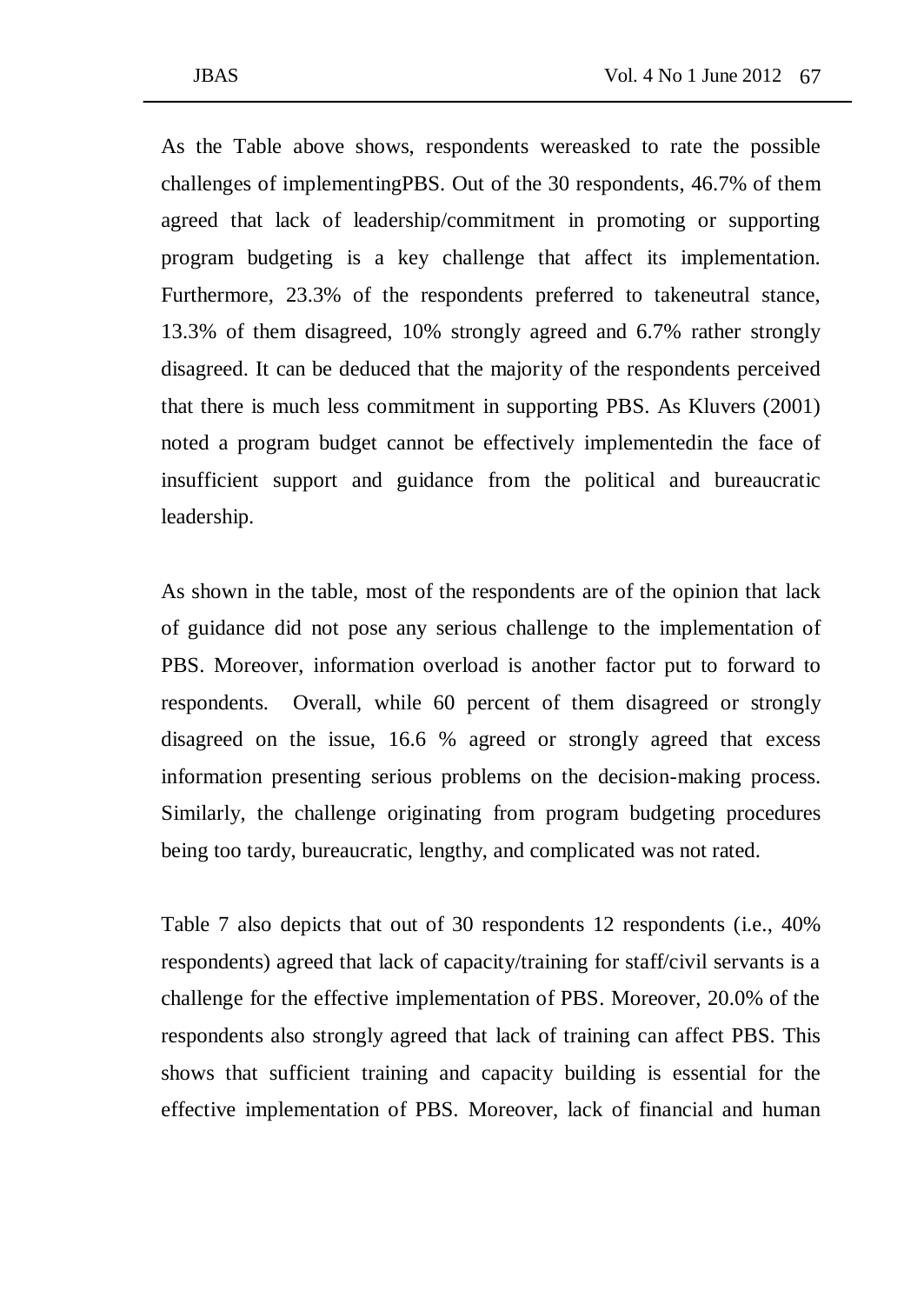resourceswere reported to be posing serious challenge hindering PBS implementation.

Amongst the most important challenges that are rated as 3.6 and 3.9 are unclear policy/program objectives that make setting performance measures/targets difficult and absence of accurate and timely data to serve as input for performance measures respectively. Out of 30 respondents, for instance,while 43.3% agreed that lack of clear program objective makes setting performance target difficult, 26.7% of them did not perceive it much of a problem, although still 16.7% of them strongly agreed that it is a challenge. However, 13.7% said it doesn't have effect in the implementation of program budget. When it comes to lack of accurate and timely data, 66.7% of the respondents are of the opinion that absence of sufficient data poses a serious challenge to the effective implementation of PBS.

### **Performance monitoring and evaluation**

Citizens have always demanded results from their governments. As a result, governments faced increased pressure from fiscal limitations and public demands for more improved public sector performance and to be more accountable for results. Performance indicatorswere provided in order to support better decision making, leading to improved performance and/or accountability. The questionnaire aimed at reviewing the development and use of performance information, namely, performance measures and evaluations across the sample ministries were used. These have been useful in eliciting information to determine how the tools were implemented, how they operated in practice, whether and how performance information is used in the budget process, and what factors explained its implementation.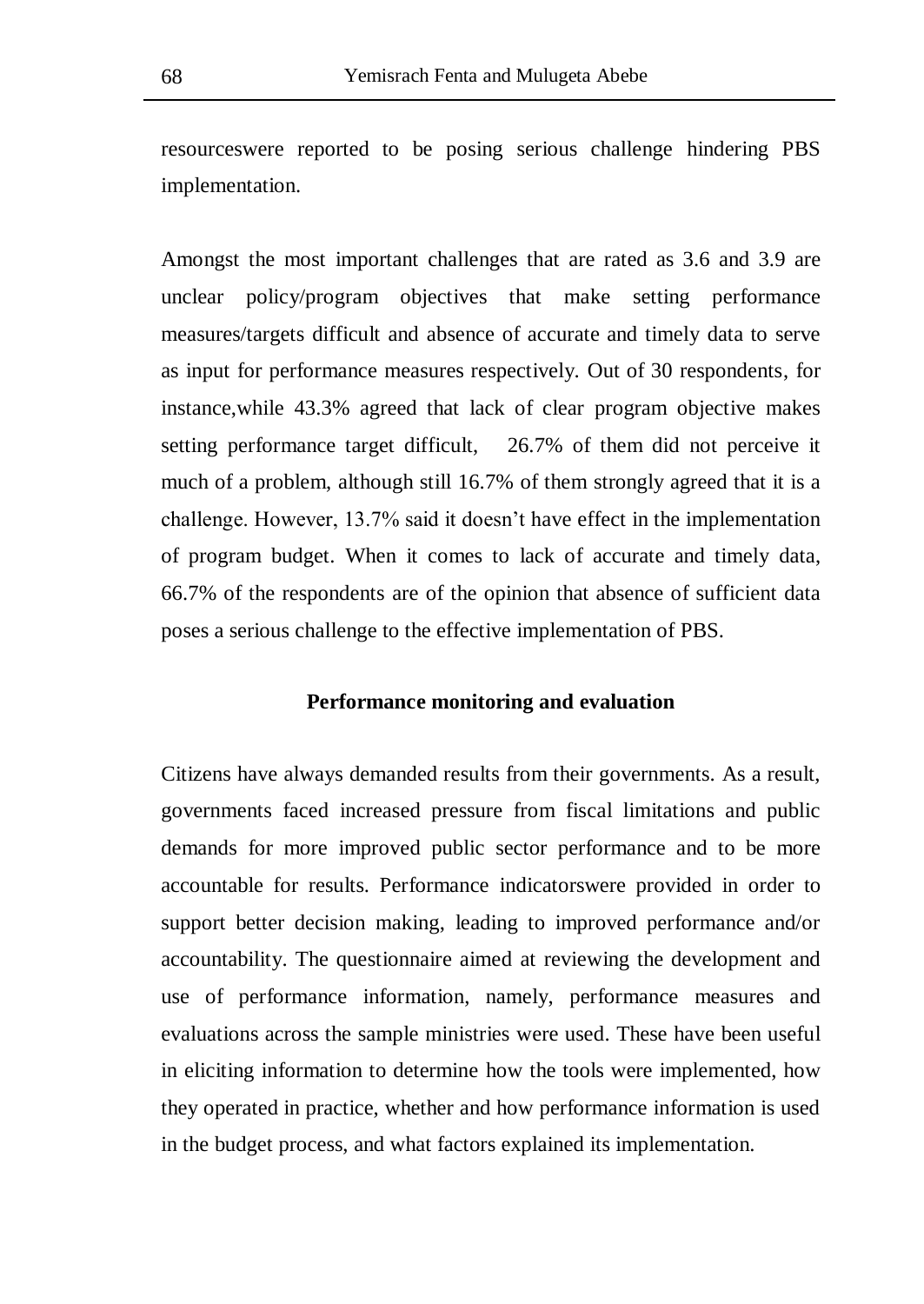Moreover, the information from the interview revealed that monitoring and evaluation mechanism system has newly developed to monitor, evaluate and correct while the program is on progress. What has been done so far is that a guideline has been sent to the budgetary institutions to send their quarterly progress report that embraces both financial and non-financial one. This monitoring mechanism is in place starting from the 2004 budget year. A lecture has been given and performance report formats have been developed and revised in 2005. However, the reports are not done according to the formats and capturing the content that it should have. Reports supposed to provide information on actual expenditure of programs against budgets, as well as actual achievement of performance against the targets stated in the PB. Even, most public bodies do not submit their report on time. This indicates that monitoring and evaluation system is at its infant stage and it is difficult to say the system is well understood. This can be the result for pursuing on input controls in federal ministries. The primary purpose of budget monitoring reports of ministries is accountability, in particular to the Government. Financial and performance monitoring reports serve to inform the cabinet, other stakeholders and the general public about the performance of ministries in relation to public services provided. These reports are key reference documents and also documents for internal management. They form part of the historical record.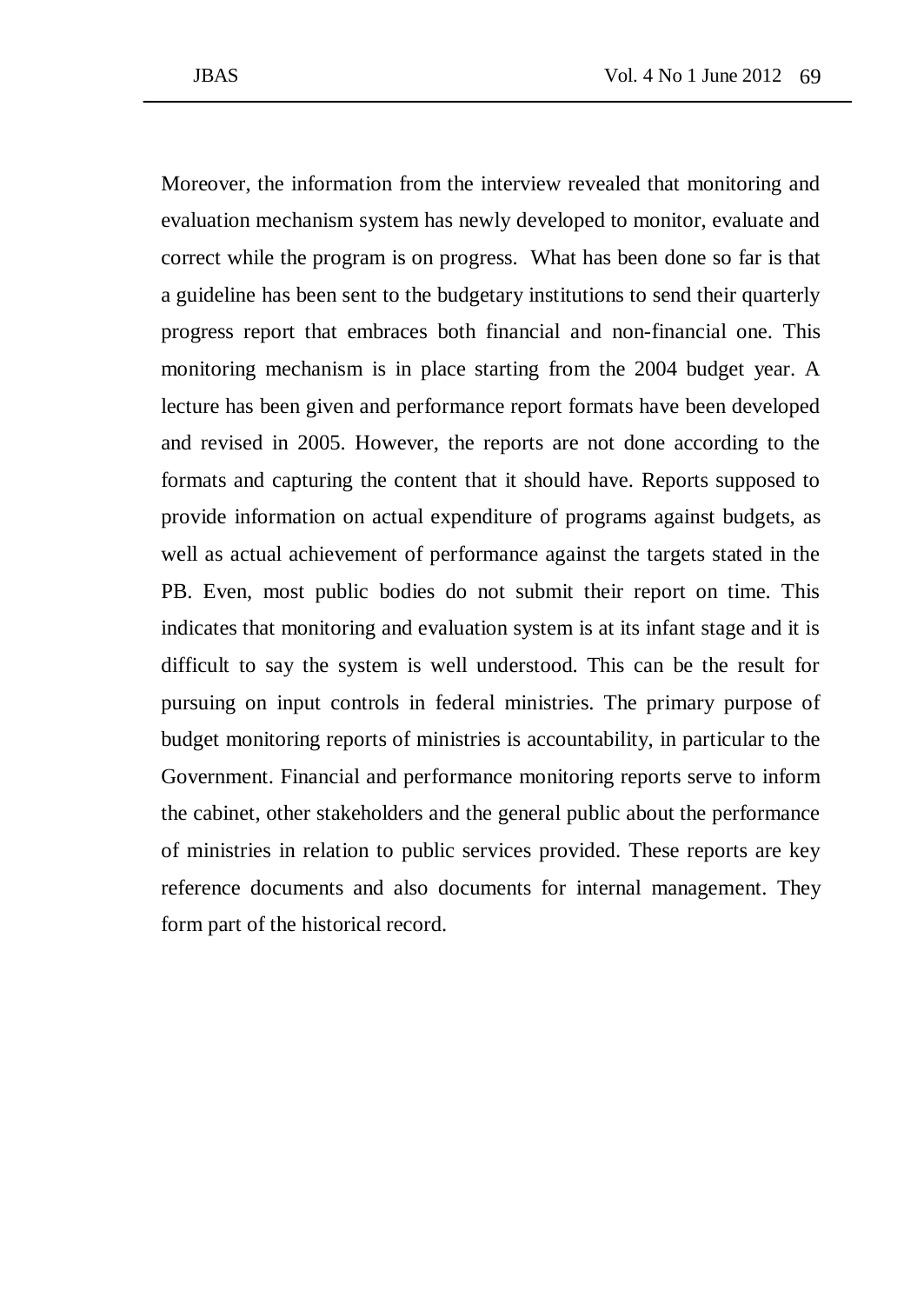|                             | Response       |            |                       |          |  |  |  |
|-----------------------------|----------------|------------|-----------------------|----------|--|--|--|
| Queries                     | <b>MoFED</b>   | <b>MoE</b> | <b>Total Response</b> | Response |  |  |  |
|                             |                |            | count                 | percent  |  |  |  |
| <b>Performance Measures</b> | 9              | 6          | 15                    | 50.0     |  |  |  |
| Evaluations                 |                | 5          | 6                     | 20.0     |  |  |  |
| Bench marking               |                | 4          | 5                     | 16.7     |  |  |  |
| None                        | $\overline{4}$ |            | 4                     | 13.3     |  |  |  |
| Other                       |                |            |                       |          |  |  |  |
| Total                       | 15             | 15         | 30                    | 100      |  |  |  |

# **Table 8: Types of performance information used to assess government's non-financialperformance**

**Source: Field Survey 2012** 

Respondents were asked about the type of performance information used to assess governments' non-financial performance. Countries follow a variety of methods to assess performance, including performance measures, evaluations, and bench marking. Fifteen out of the 30 respondents stated that they use performance measures and 6 (20%) of the respondents use evaluations to assess performance with 16.7 % of them responded that benchmarking approachwas often used. In the past 15 years, there has been a renewed emphasis on performance measures (principally focusing on outputs and outcomes) in budgeting and management; however it is clear that despite this trend, governments continue to make equal use of evaluations (OECD, 2005). While both methods provide information on performance, they provide different types of information. Performance measures deal with outcomes, outputs and/or process indicators. Evaluations often include a more detailed review of attributes and causality issues. Evaluation typically includes recommendations on changes to activities or programs to improve performance (OECD, 2005).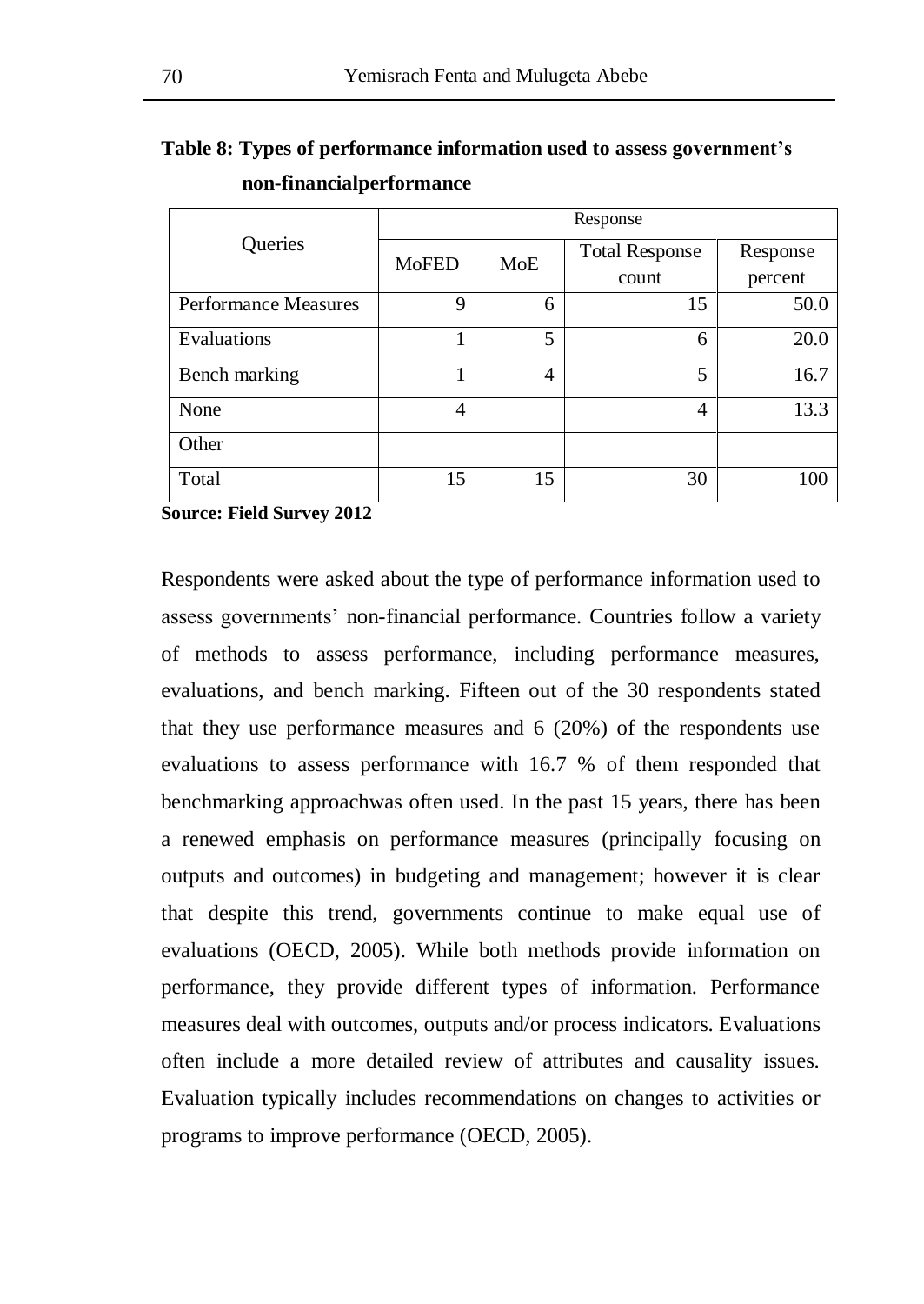

**Figure 3: The types of performance measures that have been developed**

#### **Source: Field survey**

Of the country that developed performance measures, the majority produce outputs only as indicated in Figure 3. 56.7 % of responses from participating ministries apply outputs only to most or some of their programs. 40.0% of the respondents apply a combination of outputs and outcome. This latter reflects the difficulty in following an approach that concentrates solely on either outcomes or outputs. Countries appear to have recognized the dangers of concentrating only on outputs. It can give rise to goal displacement as agencies risk losing sight of the intended impact of their programs on wider society, and concentrate on quantifiable activities at the expense of those that are less measurable (Robinson, 2007). Robinson (2007) further noted that it can also result in less attention being paid to cross-cutting issues. While outcomes incorporate a wider focus on the impact of programs on society and have greater appeal to politicians and the public, some are difficult to measure.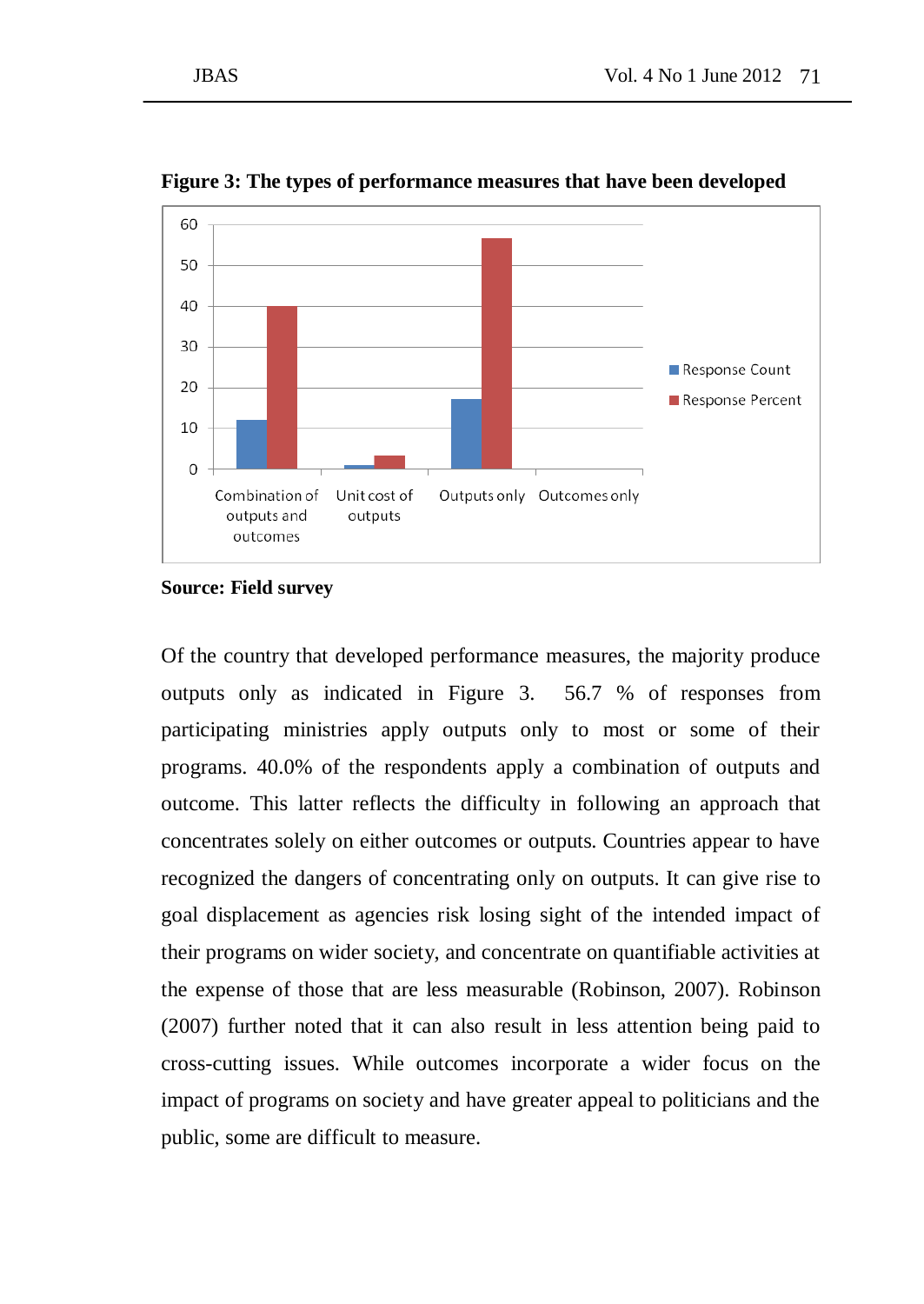### **Findings and conclusions**

### *The findings*

Survey results confirmed that the implementation of program budgeting to a certain extent gets confused. As facts from empirical evidences indicate confusions arose from defining and establishing outputs and objectives, linking plan with budget, setting performance indicators and targets, defining unit cost for targets to arrive at total cost. The chief confusion is associatedfrom synchronizing the program structure with existing organizational arrangements of the federal ministers. Moreover, there exists conceptual misunderstanding relating to the concept of output, recurrent activities, efficiency and effectiveness. Majority of the respondents are of the opinion that their level of understanding of program budgeting is moderate, and in some instances some have even hardly understood program budgeting.

The result also showed that there seem to be familiarity with the process of program budgeting system in the two ministries asstaff from the two ministries received training on program budgeting system and do participate in the system. In addition to this, information from budget office testifies that continuous training has been offered to the budget experts on annual bases. However, there is still a need for further and sufficient training to enhance the capacity of experts in implementing PBS. The findings also suggested that the time allocated for training do not appear to be adequate to increase the understanding of PBS techniques.

As discussed the process of program budgeting requires new technology as the existing macro excel as well as the IBEX (Integrated Budget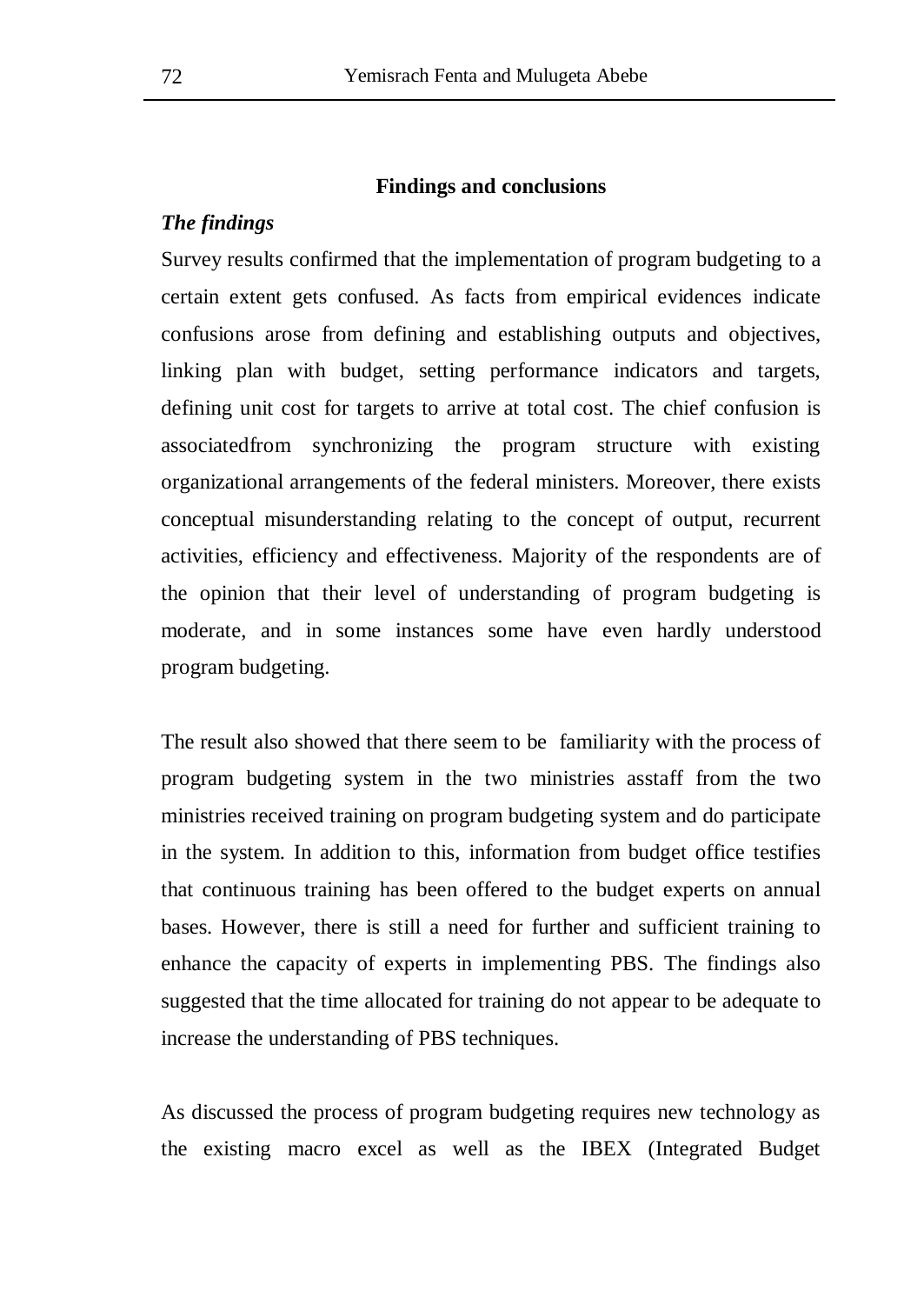Expenditure) systems do not effectively supportin realizing the PB requirement. It seems a necessity to acquire a new system to execute the overall budget system efficiently and monitor and strengthen the accountability and transparency of resource at all level. In terms of human resources for program budgeting system, the majority of the reactions from the respondents and the related literature noted that effective implementation of program budgeting is determined by sufficient and capable staff in the budgeting offices as program budgeting needs qualified persons to implement it.

It is found out that there is no new organizational design for program budgeting system in the selected ministries and the program budgeting need to conform to organizational design of the public organizations. There is strong relationship between PB structure and organizational structures. This shows program budgeting relies upon a structured program budget and established organizational structure that it allows the activities of several agencies or departments to be assembled in the organizational structure of the ministries. The program budget structure in the federal public ministries comprises program, sub-program, output and activity/project. The four levels of PB structure have been consistently adapted to all public bodies. In line with the quality of programmatic structure adopted in federal ministries so far is fair in some way but still needs refinement. The main problems in adapting PB structure effectively are lack of understanding the concept of PB, lack of well trained and capable manpower at all levels of the government entities and the rigidity to accept new structure.

The discussions showed that performance measures supported by evaluation are used to assess government's non-financial performance in federal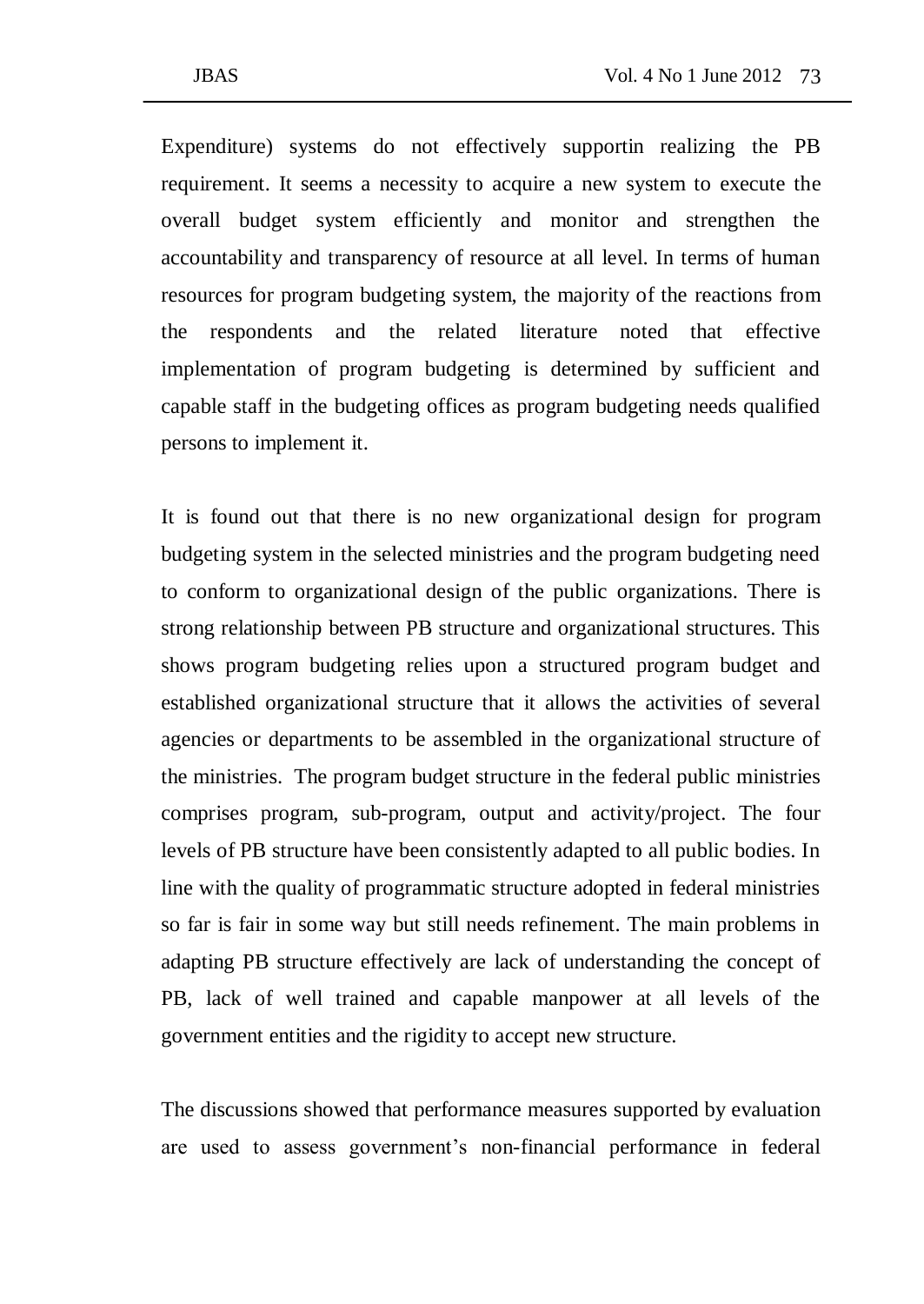ministries. It is also found out that performance against targets is not consistently monitored; it is neither displayed routinely and consistently in the budget document nor was it made available to the public. The empirical facts also supported that performance against targets as well as performance evaluation are not used as part of the budget discussions/negotiations between the Ministry of Finance and the line ministries. Regarding the types of measures that have been developed, it is found out that output measures are widely used even though a significant number of respondents identified the combination of output and outcome measures are being used.

It is also important to recognize that PBS was first launched in Ethiopia in 2005. The task of introducing program budgeting was undertaken from 2006-2008 on the pilot basis. In 2009 and 2010 shadow program budget was undertaken. A fully fledged PBS was started to be implemented in 2011. Development and issuance of a program budget manual and training module, significant program budget training, piloting of PB on a federal government-wide and improvements on the budget submission formats are those mentioned by the respondents.

There are different challenges that PB faces during its implementation. These include among others, lack of commitment from all stakeholders in promoting or supporting program budgeting even though it is believed PB is an appropriate way of PFM. There are also problems including lack of capacity in the MoFED to follow up whether line ministries properly implement the reform, methodological problems related to terms and terminologies, absence of clear program objectives that make it difficult to set performance measures/targets and lack of accurate and timely data to serve as input for performance measures.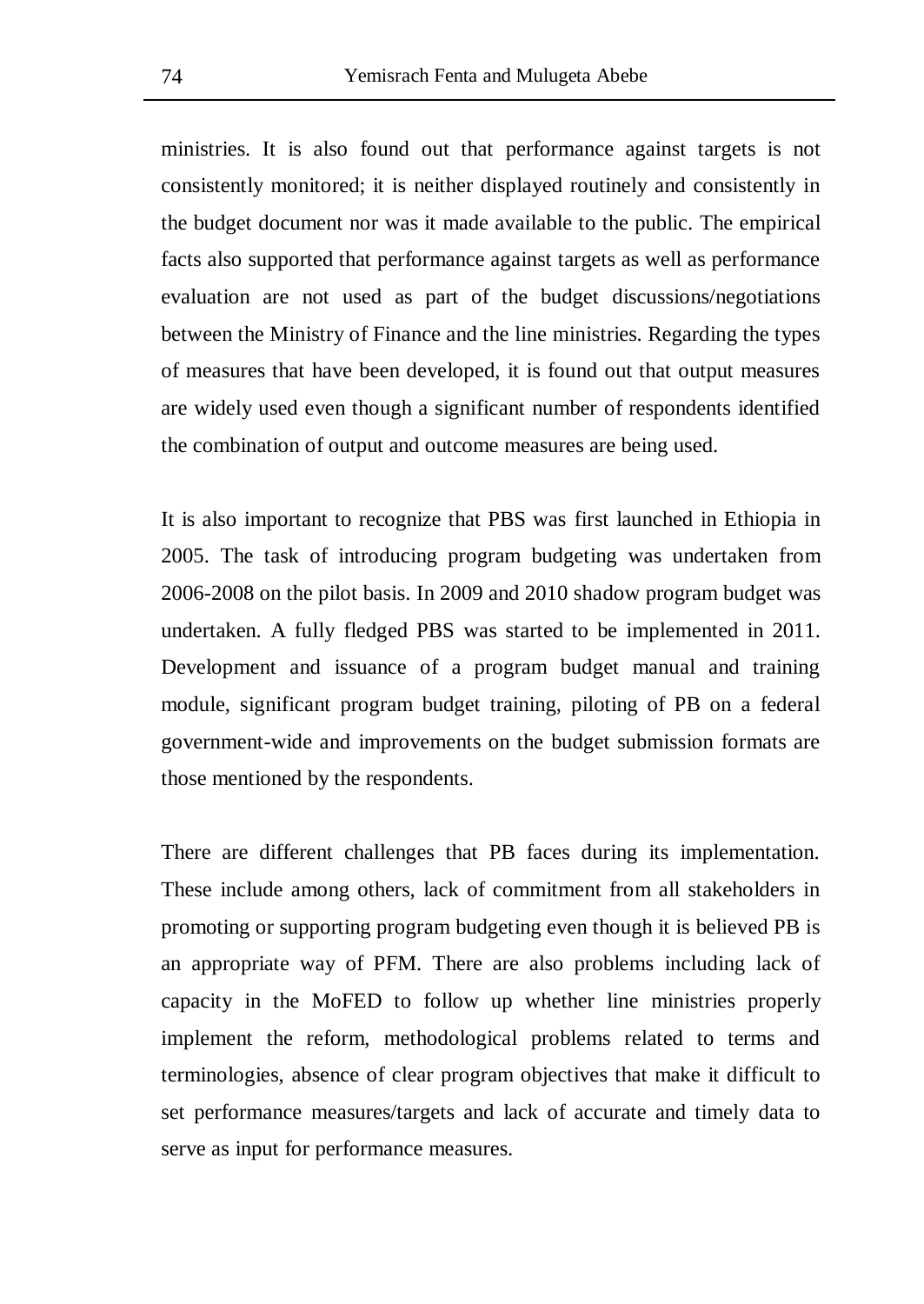### **Conclusion**

Program budget is a very important and powerful tool of public management that assists policy makers track progress and demonstrate the impact of a given program and identifies where the public money goes. Ethiopia introduces this system with the intention to bring about efficiency and effectiveness in the whole budgeting system. Along the way, however, the efforts are somehow impaired by several challenges. The following concluding remarks are drawn from the discussions.

In the course of the implementation of PBSstaff's level of understanding was enhanced through continuous training, although sufficient time was not allocated for the training exercises.

The discussions have revealed confusions have prevailed in the implementation process essentially because staff were not technically and conceptually equipped with the ideas of PBS.

Although program budget structures and organizational structure are intertwinedfor they both call for responsibility and accountability. It is also important to recognize that program budgeting system can keep programs within the existing organizational structure and, thusdesigning new organizational structure to adjust that to the new budgeting structure would be unnecessary.

Whether or not public organizations are delivering the required services in the most effective way can be assessed through performance measures. The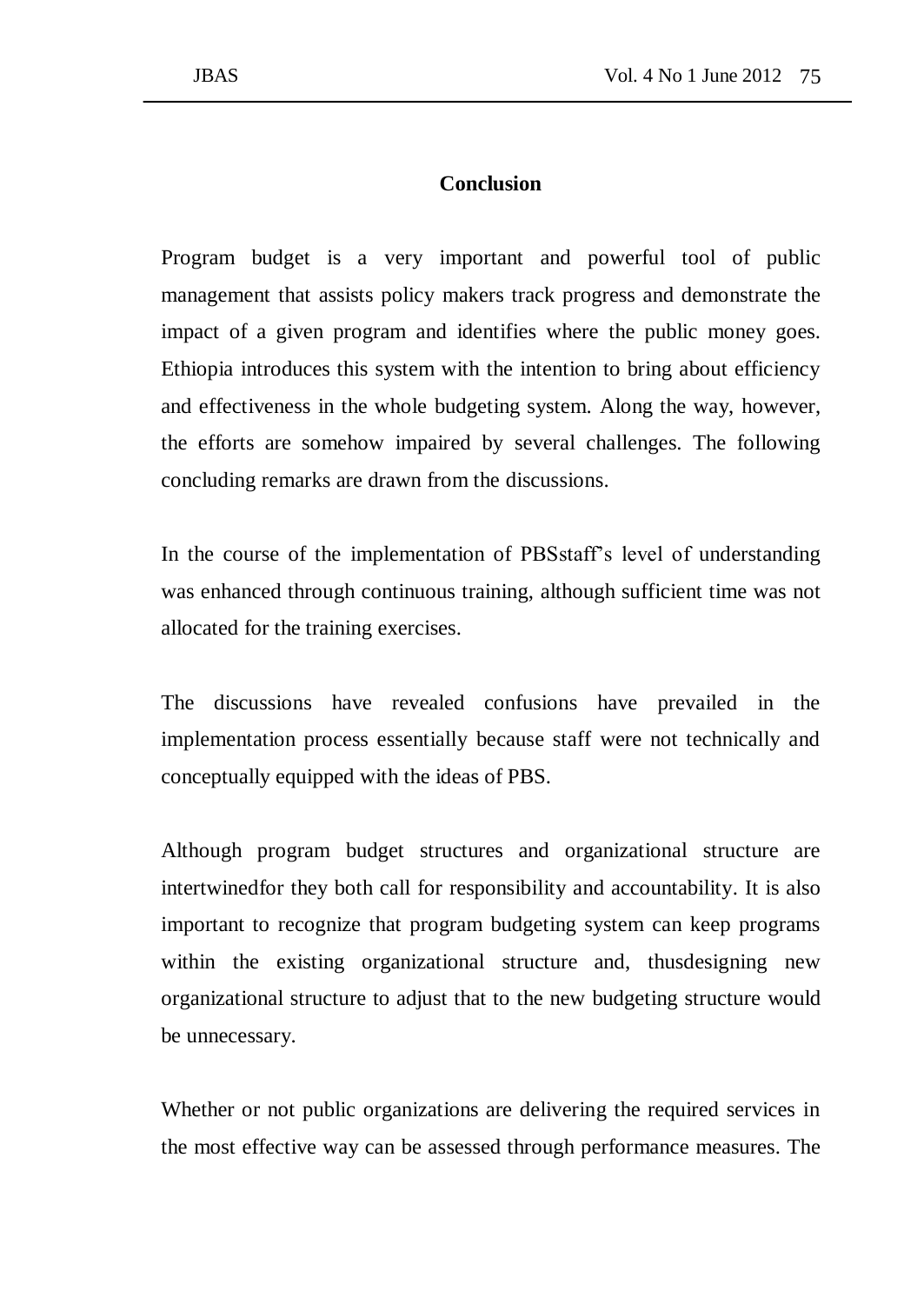latter is also of significant importance in determining accountability. Hence, monitoring and measuring performance enhances better budgeting and service delivery. To this end, outputs are the only measures that are developed to measure performances in the federal ministries. It can be said that the use of a combination of indicators rather than a single measure leads to uncertainty which might arise from ambiguous relationship between inputs, process, and results. The discussion also reveals that designing performance indicators and setting targets are not that easy. Inappropriate selection of indicators or poor technical design can produce measures which are quite misleading. Monitoring systems already exist in sector ministries, but do not work effectively.

Among the critical challenges facing federal ministries that often become as roadblock to the effective implementation of PBS is the lack of adequate institutional and managerial capacity to support its implementation. Variation in understanding the concept of differentiating objectives from targets, goals and results, problems related with costing and cost apportionment between programs, lack of consensus and uniformity on terms and definitions and difficulties in making the structures of the organizations few among others are the biggest challenges.

Efforts have been exerted to develop enabling environment to implement PB and improve the management of government budgeting. Setting monitoring systems, putting advanced IT in place, ensuring that there are continuous training exercises, developing program structure all demonstrate there is a will to work with program budgeting system and there is a prospect for improvement.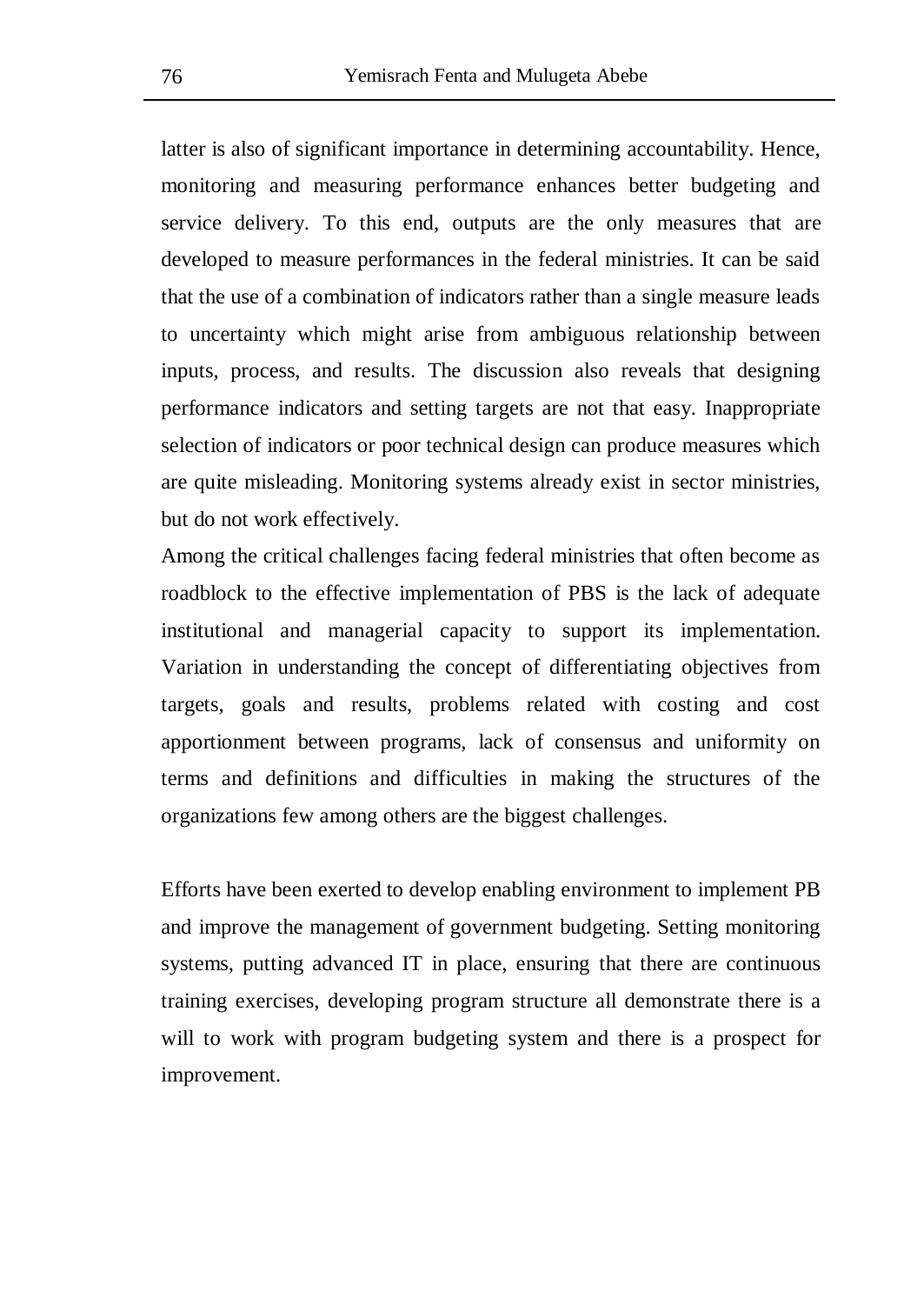### **References**

- Bradley B. D. 1968. *Program Budgeting,* The RAND Corporation, Santa Monica, California
- CABRI 2010.*Program based budgeting Experiences and lessons from Mauritius,*Pretoria, South Africa
- Clifton, Robert 2010. *Program budgeting: Program vs. Organizational Structure?*http://blog.pfmresults.com/wordpress/?p=115 Viewed on September, 2012
- Federal Negarit Gazeta October, 2010. Financial Administration Council of Ministers Regulation, No. 190/2010, Addis Ababa, PP 5596-5598
- Kąsek, Leszek and Webber, David (Ed). 2009. *Performance-Based Budgeting and Medium- Term Expenditure Frameworks in Emerging Europe*. The World Bank, Poland: HERA – Drukarnia Offsetowa S.C.
- Khemani, P., Kuteesa, F., Anderson, G., Ayaya, O., and Schaeffer, M., 2011. *Public Financial Management Reform Priorities: Next Steps*.Fiscal Affairs Department, International Monetary Fund.
- Kluvers, R 2001b, 'Program Budgeting and Accountability in Local Government', *Australian Journal of Public Administration*, pp. 35– 43,
- MoFED 2010.*Program Budget Manual,* prepared by the budget reform team of the MoFED, Ministry of Finance and Economic Development, Addis Ababa, Ethiopia.

OECD 2005..*Journal on Budgeting*, Vol.5, No. 2, OECD